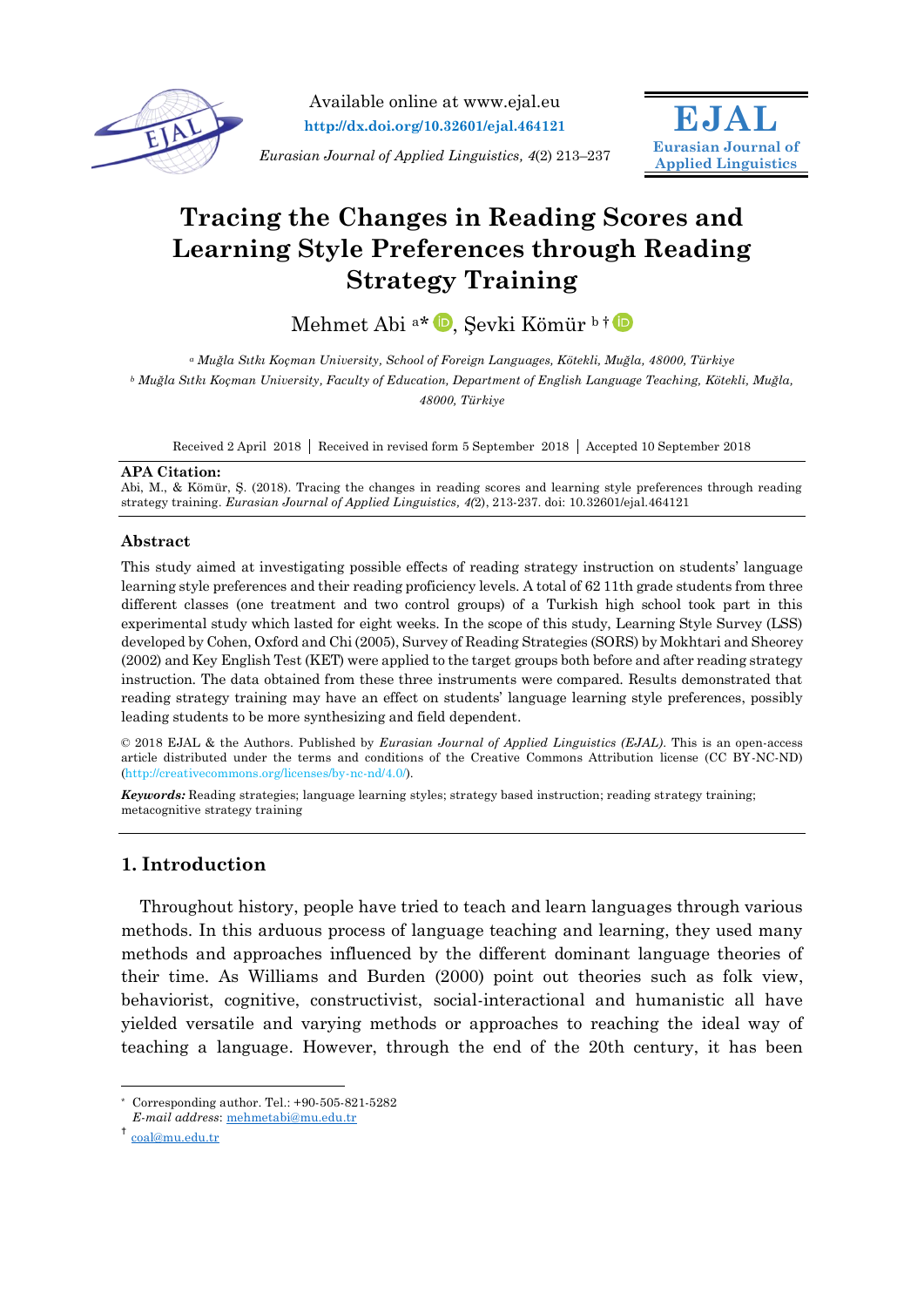understood that no individual method or approach is alone enough to provide the desired success and this has led the emergence of postmethod condition (Kumaravadivelu, 2006).

Having figured out that success is largely unrelated to the methods or approaches used, researchers shifted their focus to individual differences. As Macaro (2010) states, attention was shifted to why some learners do better than others. Actually, the cornerstone of this shift was Rubin's (1975) study in which she identified some characteristics of good language learners. Soon, it was found that there are many variables affecting the success of language classes. Many researchers, among whom are Cohen (2010), Williams and Burden (2000), Dörnyei (2010), Brown (2001, 2007), Grifiths (2008), Nyikos (2008), Green and Oxford (1995) and Wong and Nunan (2011), have tried to shed light on this issue by investigating the variables affecting language learners' success. These researchers and many others identified several variables such as age, gender, nationality, students' backgrounds, language aptitude, learning style preferences and language learning strategy use.

Although studies on these and other variables dominated the field for some time and researchers tried to develop better methodologies to improve students' achievement levels, later it was found that, as Cotteral (2008) states, there is no such a thing as an ideal teaching method. Instead, he suggested that more attention should be paid to individual learners. Hence, individual students have gained importance. For quite a long time researchers have been investigating individual students in terms of the differences they bring into the classroom environment two of which are their preferred language learning styles and language learning strategy uses.

To this end, this study examines high school students reading strategy uses, their language learning style preferences and proficiency levels. In addition, it is also aimed to reveal the relationship between reading strategy instruction and students' preferred language learning styles, reading strategy use and their proficiency levels.

## **2. Review of literature**

## *2.1. Learning styles*

There is not a single class consisting of students who enjoy learning in the same way. Each individual brings his/her own preferences to the learning environment and these preferences are reflected in their learning style preferences. Brown (2007), Cohen (2003), Kinsella (1995), Oxford (2001), Reid (1998), Oxford (2003) and Hedge (2008) have all tried to define what "learning style" means in their studies. Oxford (2003) defines learning style as "an overall pattern that provides broad direction to learning and makes the same instructional method beloved by some students and hated by other [students]" (p. 273) and Cohen (2003) as "general approaches to language learning" (p.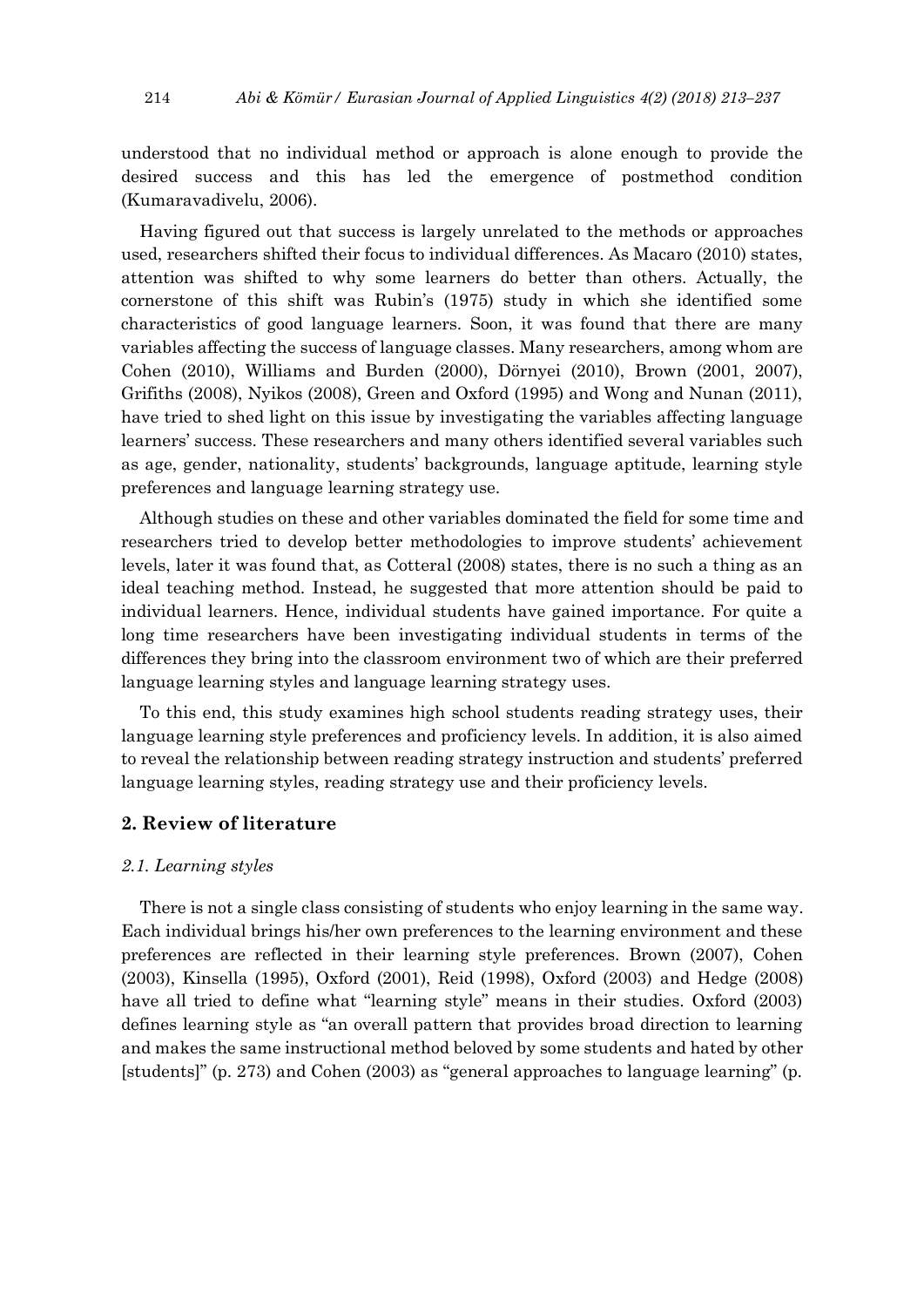279). In short it can be said that learning styles are general traits that characterize our way of learning.

In literature, there are several positive views about the role of being aware of learners' language learning style preferences (LLSP hereafter). According to Erhmann, Leaver and Oxford (2003), the more the teachers can tune their instruction to the learners' LLSP, the more likely they can maximize the efficiency of their classes. Nel (2008) also argues that "successful learners seem to be able to adopt learning styles particular to the task or situation" (p. 57). So, if learners' learning styles can be identified and if learners are aware of their own learning styles, then it is possible that they can adopt new learning styles and as a result more efficient teaching and learning situations can be achieved. So, many instruments have been presented so far in order to identify learners' LLSP. Some of the instruments which have been proven to be highly reliable and valid are Kolb's (1976) Learning Style Inventory (LSI), Reid's (1987) The Perceptual Learning Style Preference Questionnaire (PLSPQ), Oxford's (1993) The Style Analysis Survey (SAS), Erhmann and Leaver's (2003) The Erhmann and Leaver Learning Style Questionnaire, and Cohen, Oxford and Chi's (2005) Learning Style Survey (LSS) which was adapted from Oxford (1995) and Erhmann & Leaver (2003).

In the questionnaire developed by Cohen, Oxford and Chi (2005), learning styles have been divided into eleven categories aimed at providing information about learners' sensory/perceptual learning styles, psychological type (personality), and cognitive learning styles. The characteristics of these three categories and the support that teachers can provide are well documented and summarized in Cohen and Weaver's (2006) book, Styles and Strategies-Based Instruction: A Teacher's Guide. In all these instruments, style preferences were given in dichotomies such as field-independent vs. field-dependent, leveler vs. sharpener, impulsive vs. reflective and so on. However, Nel (2008) and Oxford (2003) state that using dichotomies does not mean that a learner completely has one style or its bipolar opposite. Instead, they operate somewhere between them. For example, a learner who is dominantly visual may also have an auditory style to a degree. In this respect, some researchers such as Cohen and Weaver (2006) point out that students' LLSP can be changed - which lays the foundation for styles-based instruction. From a similar point of view, Brown (2007) argues that accepting styles as stable traits are questionable and he points out that different contexts will evoke different styles in the same individual (p.120). An individual may be more extroverted when learning a language but may be more introverted in mathematics.

So, it would be wrong to assume that one style is superior to another. According to Wong and Nunan (2011), the pedagogy needs to be style-neutral and learners should be encouraged to stretch their styles. On the other hand, they say that learners stretch their styles if the teacher stretches. Another issue in this respect is style matching. According to Cohen (2010) a match between teachers' teaching and the way learners'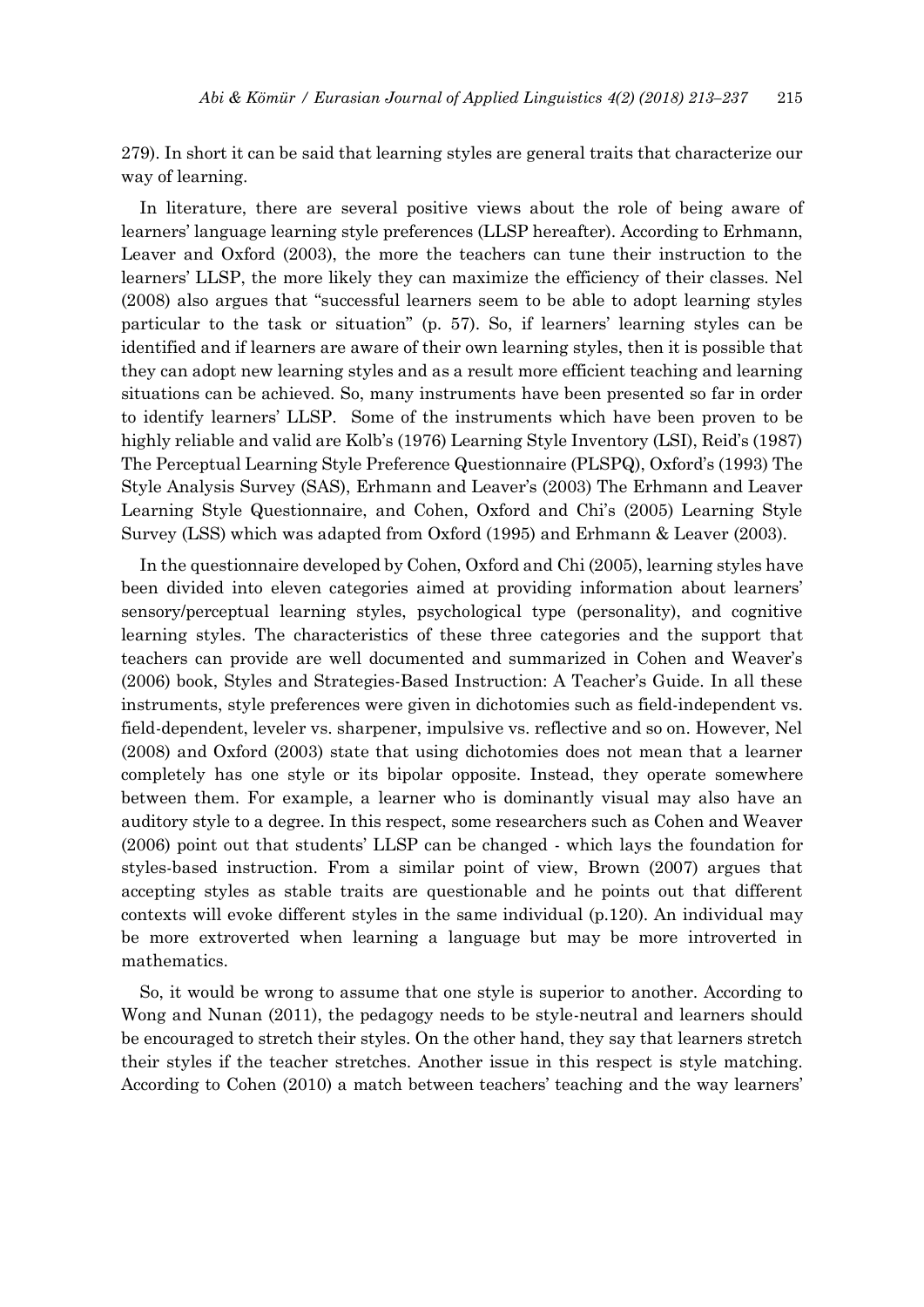learn can maximize the learning process. Trying to establish a match, however, between the teaching and learning styles seems unrealizable.

## *2.2. Language learning strategies*

Another important variable that has a significant effect on the success of the language learning process is language learning strategies, which has a close relationship to learners' LLSP and which has attracted the attention of many researchers. Because, as Cohen (2007) states, there is agreement that language learning and language use both in general and in specific tasks are improved with strategies. That is, for successful language learning experiences, appropriate use of related strategies has a crucial role.

Having realized how important learning strategy use is, researchers, such as Macaro (2010), Grenfell and Harris (2002), Brown (2001, 2007), Grenfell and Macaro (2007), Oxford (1990, 1993, 1995), Cohen (2003, 2008), Wenden and Rubin (1987), O'Malley and Chamot (1990), Griffiths (2008), and Scarcella and Oxford (1992), have tried to define learning strategies and language learning strategies. Although, as Macaro (2010) states, there is disagreement in defining strategy, learning strategy, and language learning strategy. According to Oxford (1990), "learning strategies are specific actions taken by the learner to make learning easier, faster, more enjoyable, more selfdirected, more effective, and more transferable to new situations" (p. 8).

For language learning strategies (LLS), O'Malley and Chamot (1990) define them as "the special thoughts and behaviors that individuals use to help them comprehend, learn, or retain new information" (p. 1). In another study, Oxford (1993) provides another definition by emphasizing a 'conscious' dimension and states that "they are specific actions, behaviors, steps, or techniques that students employ – often consciously – to improve their progress in internalizing, storing, retrieving, and using the L2" (p. 175). In addition, Cohen (2010) defines 'language learning strategies' as "conscious or semi-conscious thoughts and behaviors used by learners with the explicit goal of improving their knowledge and understanding of a target language" (p. 164).

Having agreed upon some possible ways to identify language learner strategies, many researchers moved on to studying classification schemes. Researchers like Cohen (2008a, 2011), Brown (2007), Grenfell and Harris (2002), and Oxford (1990) offered relatively similar classification schemes of language learning strategies. Considering their classification schemes, there are three main types of classification. A classification of learning strategies can be made by differentiating the strategies that are directly related to learning the language from the strategies employed while using the language that has been learned. Another classification of strategies can be done according to a skill area which can be divided into two major groups: receptive compromising listening and reading skills and productive compromising speaking and writing skills. However, as Singhal (2011) points out, strategies may not be limited to one area. While some specific strategies can be in one single skill area, some other strategies such as vocabulary, translation and grammar strategies cut across all four areas. They can also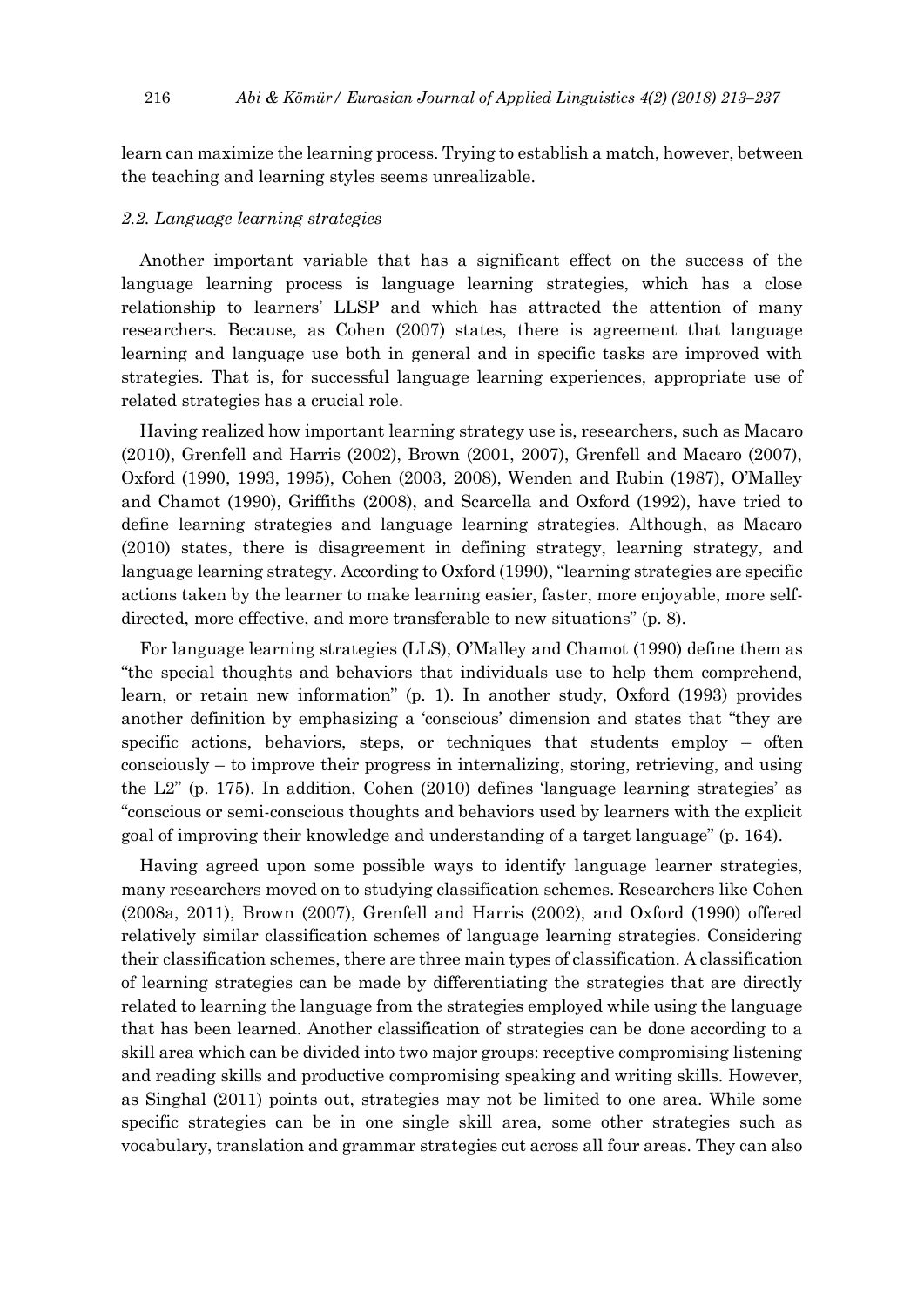be classified according to their function; cognitive, metacognitive, affective and social strategies are the four classes used by researchers for this category.

## *2.3. Reading strategies*

Today, there are several definitions of what reading strategies are. Although there may be some minor differences it is generally accepted that as Erler and Finkbeiner (2007, p. 18) state, they are "intentional actions chosen to facilitate reading at any level of processing". According to Singhal (2011) in the second language learning context, strategies that improve the effectiveness of learning are called as language learning strategies whereas strategies used by the learner to facilitate the reading process and develop comprehension are called comprehension or reading strategies.

Zang et al., (2008) indicate that according to language proficiency, the use of reading strategies shows differences. Higher-proficiency learners utilize reading strategies which involve both top-down and bottom-up strategies during the reading process. They both try to understand the text literarily and utilize the strategies reconstructing, interpreting, summarizing and making inferences in addition to their world/schematic knowledge. On the other hand, low-proficiency pupils have perceptual problems and could not orchestrate their strategy use for reasonable level of comprehension. They spent most of their time for trying to decode, repeating phrases or words, and could not establish links between information, and monitor their interpretation and understanding.

Tsai states (2012) that reading in EFL context is a complex process that requires both lower-level and higher-level processing skills and interaction between L1 and L2 plays an important role in this process. According to Block (1986), EFL readers did not show differences in terms of strategies or patterns of strategies they had used from those of native speakers of English. In other words, second language readers bring with them their knowledge of reading process and of approaches and apply these to specific language features in the text. Therefore, it can be said that development of strategy use is likely to be independent the characteristics of language. In this respect, reading ability can be partially carried from one language to another.

#### *2.4. Reading strategy classifications*

Researchers have tried to classify the reading strategies for a long time. This has resulted in the identification of the strategies used by learners and researchers tried to classify the reading strategies either as part of language learners' strategies or reading strategies alone. When looked at the literature it is possible to have several classification systems, one of which is done by Oxford (1990) who has several works on language learners' strategy use. Most of the reading strategies chosen for reading strategy instructions are either directly taken or adapted from her studies. As part of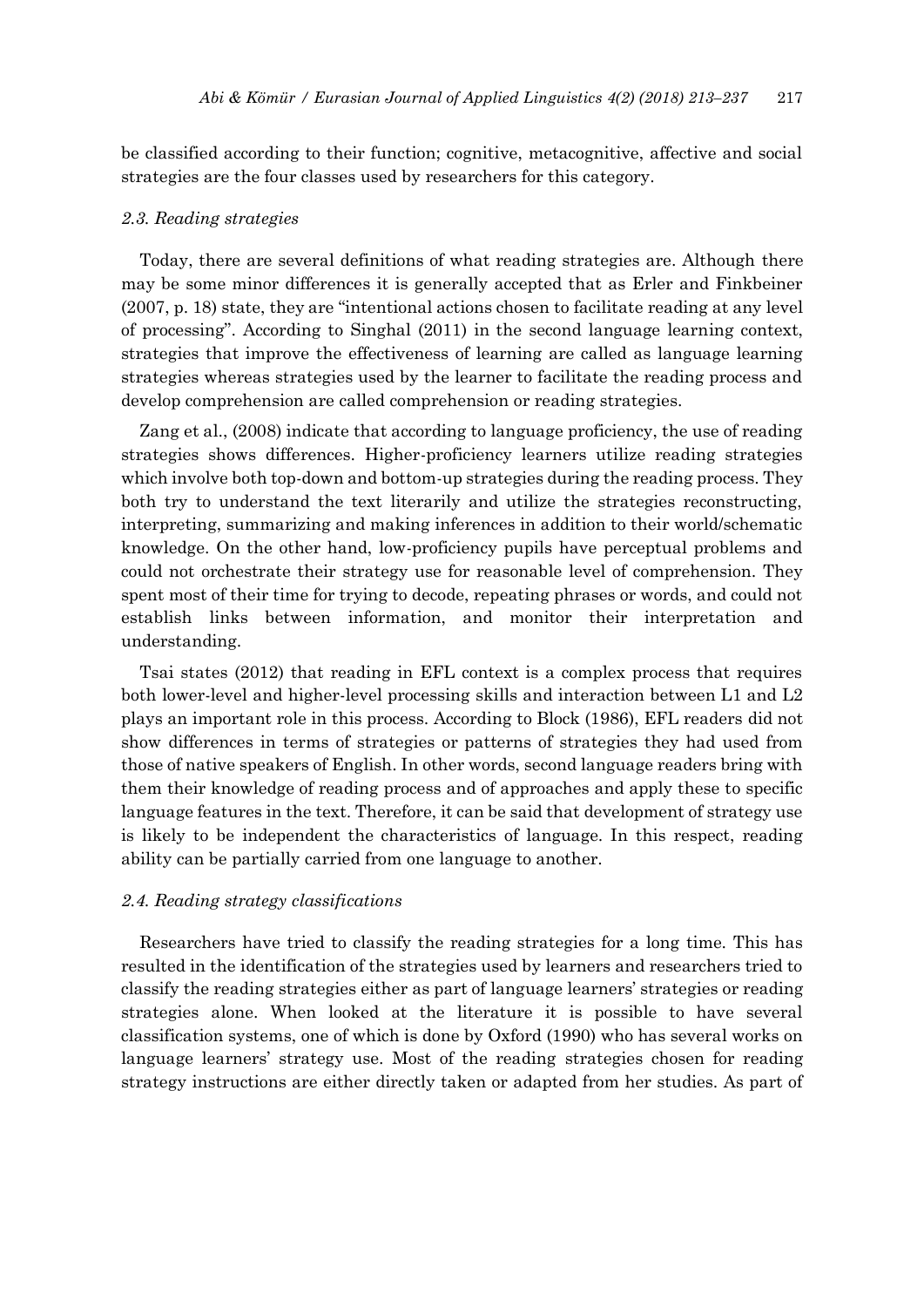her classification system of language learner strategies, she names reading strategies and classifies them according to their function.

On the other hand, there are activity-based classifications by various researchers. Since throughout the reading process it is mostly accepted that there are three main reading activities: pre-, while-, and post-reading activities. Researchers like Grabe and Stoller (2001), Wallace (1992), and Zang (2008) organize reading strategies in terms of pre-, during-, and post-reading stages. There are also other classifications given by the researchers such as Brown (2001) and Erler and Finkbeiner (2007). According to them there are two major strategy classes used during the process of reading: top-down and bottom-up. Top-down processes are higher level processes such as using background knowledge or schemata and getting the meaning from the whole text. Bottom-up processes are lower-level processes using words and phrases to understand the text and there are always successful readers and less successful readers.

What has come out as a result of these strategy classification studies is that strategies playing an important role in the development of language proficiency can be taught systematically. Because as Grabe and Stoller (2001) argue, strategic readers understand the goal of reading, have a variety of strategies which they apply effectively in combinations, can monitor comprehension and identify problematic parts and repair effectively. With classified strategy groups at hand strategy-based instruction have been developed. Researchers have begun to propose different frameworks and approaches for reading strategy instruction.

## *2.5. Learning styles and strategies*

So, where do learning style preferences and language learning strategy choice meet? Jie (2006) and Hedge (2008) point out that learners' learning styles preferences determine their strategy choices. Although these two terms are very different in their nature, they have a close and complex relationship. Brown (2007) argues that styles vary across individuals but strategies vary within an individual. Brown also says that "many strategies are related to, and actually become the outward manifestation of styles" (p. 27). In addition, Cohen (2011) argues that learners try to relate their preferred learning styles and strategies to each other. For him, by investigating the characteristics of the task together with the learners' preferred learning style, their strategy use can be predicted. This is because the series of strategies that they draw on will likely be consistent with their learning styles.

## *2.6. Strategy training*

As a result of understanding the importance of styles and strategies and then classifying them, researchers created the foundation to improve the efficiency of language classes. As such, they have begun to develop strategy-based instruction.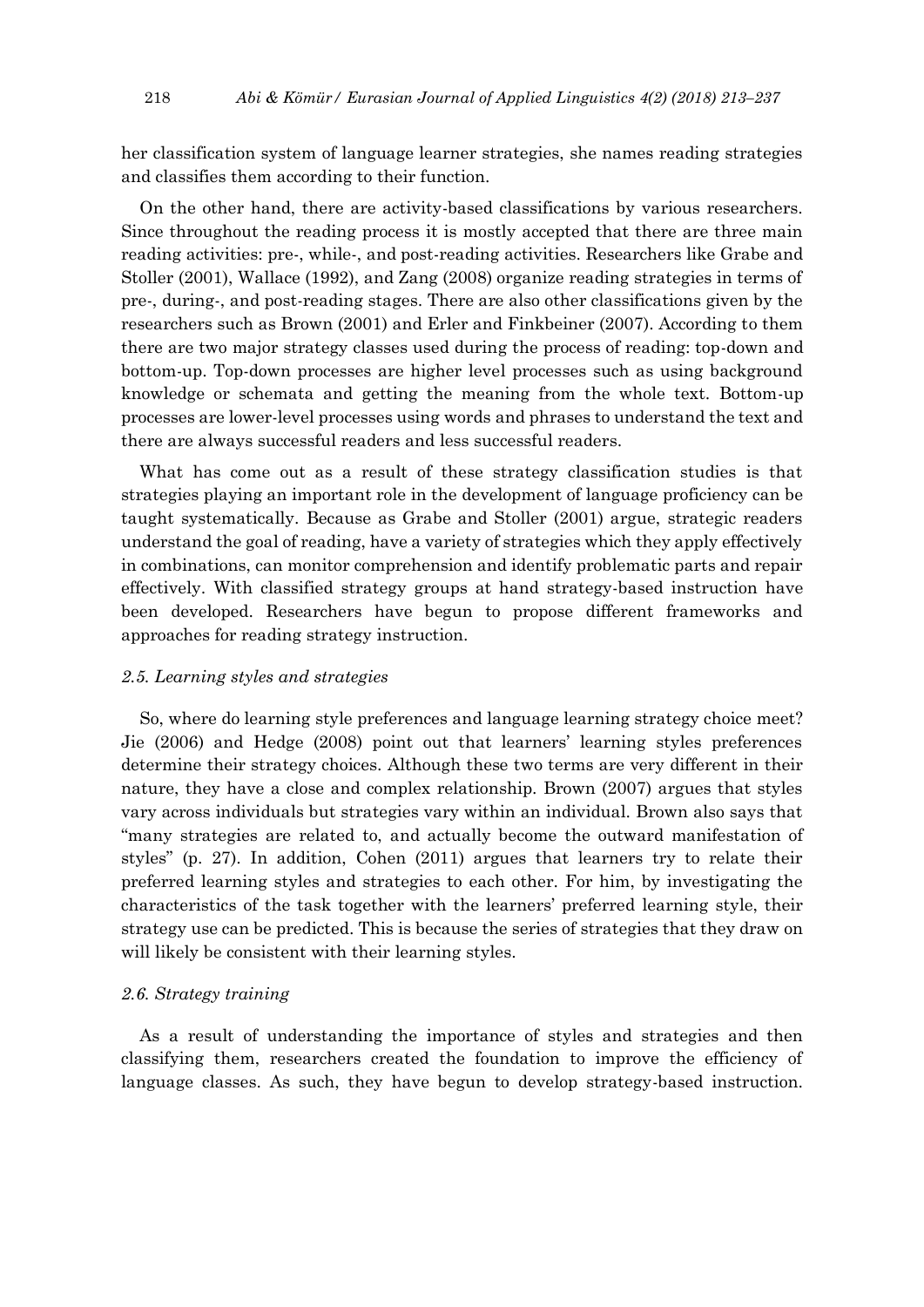According to Williams and Burden (2000) there are some common assumptions about strategy training:

that we can identify the strategies used by good language learners

that we can teach these processes to our learners

there will be resulting increase in the learners' effectiveness in learning

that these are the right strategies to teach to all learners (pp.  $156 - 158$ ).

The underlying premise is that learners cannot be taught everything. As Oxford (1990) argues, in time they have to take responsibility for their own learning, which means they should learn how to learn. Here metacognition plays a great role in the language learning process. According to Anderson (2008), strong metacognitive skills empower the language learner: when learners reflect upon their learning, they become better prepared to make conscious decisions about what they can do to improve their learning. Cohen (2008) says what is important is that learners develop their own strategy knowledge repertoire and also know which strategies will work best for the task at hand and in general.

According to Cohen (2011), among the factors contributing to the effectiveness of strategy instruction with any given learner are the specific learning context and task; learner's background knowledge; goals for learning [Japanese]; style preferences; and language strategy repertoire. According to Rubin, Chamot, Harris, and Anderson (2007), for accurate and reliable Strategy-Based Instruction (SBI) reports, the research and instructional methodology used must be carefully described. This includes "what strategies were taught; how they were taught; the level of explicitness in the instruction; types of activities students were engaged in to practice the strategies; how the use of strategies has been evaluated; the length of time the SBI took; and whether the instruction included metacognitive awareness raising" (p. 155). The effect of strategy instruction on students' self-reports of strategy use as well as proficiency level need to be assessed.

Cohen's (1998) 'Styles and Strategy Based Instruction (SSBI), Chamot et al., (1999)'s 'Cognitive Academic Language Learning Approach (CALLA), and 'Grenfell and Harris' model (1999) can be shown as examples for SBI. In addition to these, Oxford (1990) argues that there are three types of strategy training: awareness training, one-time strategy training, and long-term strategy training. Some researchers, one of whom is Kellerman (1991), advocate that classroom time is so precious that it should not be wasted on extra training. Separate instruction can take place before beginning a course or parallel to the language lessons. But on the other hand, with a different point of view, Grenfell and Harris (2002), who propose an integrated model, suggest that training in strategy use shouldn't be an additional action for a traditional classroom. Instead, communicative competence and learner autonomy should be backed up with it.

Another controversial issue is whether the instruction should be explicit or if it should be done implicitly. According to Chamot (2008), teachers should adopt explicit instruction by integrating it into the regular course work. Chamot (2008) points out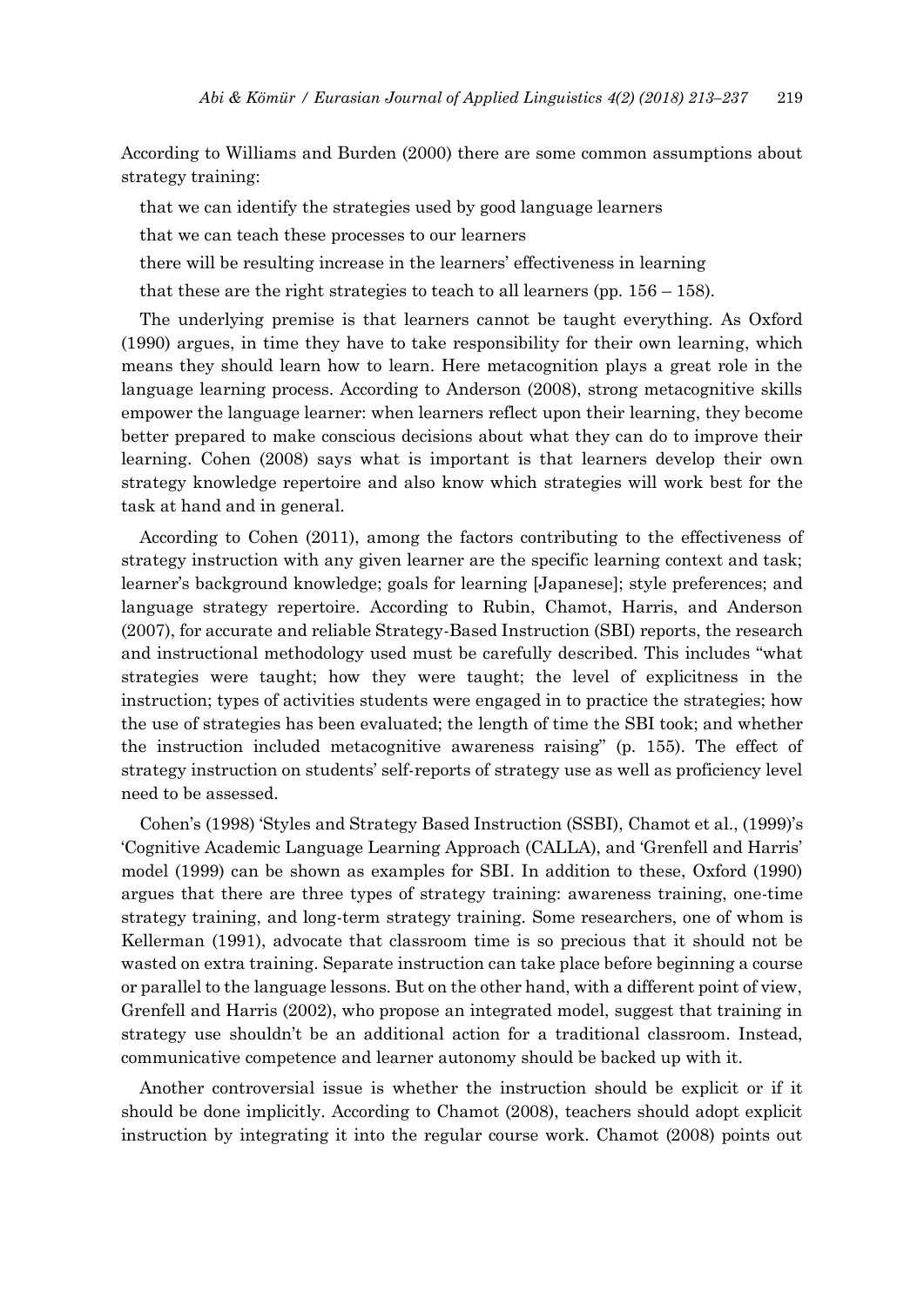that although giving instruction in the target language may work for high-level language students; it will not be feasible for beginner-level students who do not have the proficiency to understand the instruction. Therefore, in a classroom in which all students and the teacher can speak the same first language, language learning strategy instruction can be given in the first language.

## *2.7. Reading strategy instruction*

After decades of hard work, it has been found out that reading can be improved successfully by teaching appropriate strategies as well as when, where, why, and how to apply them. Carrell (1985) points out that students' reading comprehension can be improved by teaching top-level rhetorical organization of texts explicitly and overtly. One of the early studies on systematic strategy training was conducted by Palinscar and Brown (1984) who introduced the reciprocal method. According to this method teachers and students work together and discuss about a text in turns. Another reading strategy instruction framework is developed by McNamara (2004) named Self-Explanation Reading Training (SERT). The aim of this framework is to help learners to exploit active reading strategies such as comprehension monitoring, paraphrasing, elaboration, logic or common sense, predictions, and bridging and so on as well as to improve general reading comprehension and overall class performance by selfexplaining.

More recently, Macaro and Erler (2008) conducted a strategy instruction program with 62 eleven-twelve-year-olds during 14 months. The instruction had these five steps. These steps consist of increasing students' awareness levels, showing them how to use the strategies by modelling, helping them to put the strategies into use, then withdrawing the help gradually, and assessing their attitudes towards reading. Their results suggest that through instruction learners' comprehension of both simple and more elaborate texts increased, changes occurred in the way they use strategies and their attitudes towards reading improved. Students began to use strategies in combination and they become more self-autonomous.

Another well-known and commonly applied instruction framework is Metacognitive Strategy Training (MST). According to Carrell, Pharis and Liberto (1989) metacognition is an important aspect of strategic reading. When learners are conscious of their own progress, it is highly likely to achieve long lasting results. In their study in which they applied semantic mapping and Experience-Text-Relationship methods, they found out that metacognitive strategy training in these methods were affective in developing second language reading.

Considering the aforementioned issues, the present study seeks answers to the following research questions (RQs):

1. Does the eight-week reading strategy training have an effect on students' reading skills? Do students' reading scores differ significantly after the intervention between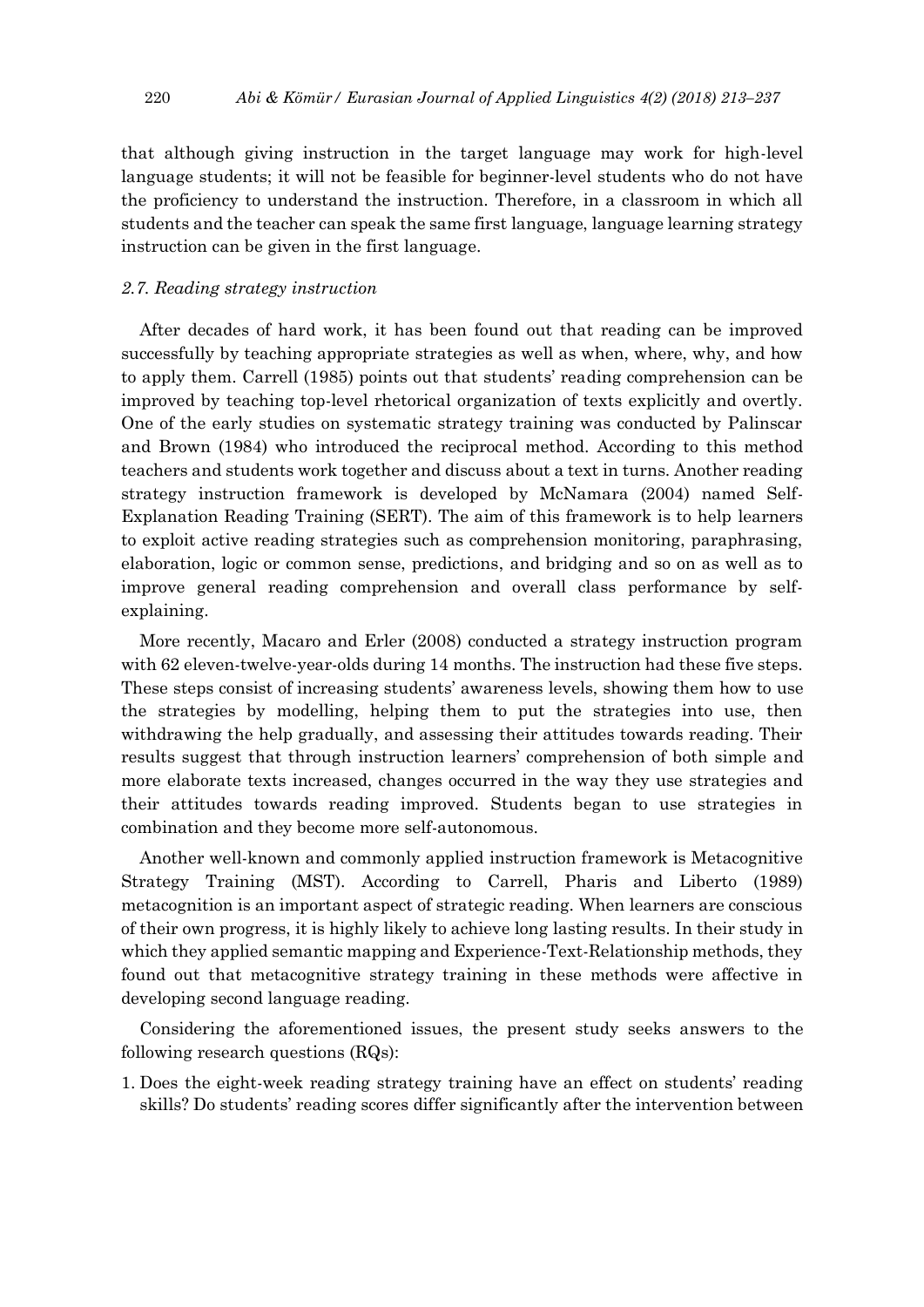the experimental and control groups when their initial achievement scores are controlled?

- 2. Does the eight-week reading strategy training have an effect on students' reading strategy use? Are students' reading strategy use scores for the experiment and control groups significantly different when their initial reading strategy use scores are controlled?
- 3. After the initial pre-intervention learning style scores are controlled, do differences exist in students' learning style preferences based on the change in their reading strategy use upon completion of the eight-week reading strategy training program?

## **3. Method**

This experimental study was designed to identify the language learning style preferences, reading strategy use and proficiency levels of students in 11th grade at a high school in Turkey. Moreover, it aimed to examine the relationship between reading strategy instruction and students' preferred language learning styles, reading strategy use and their proficiency levels. However, since it was not possible to randomize students to treatment and control groups, it would be better to tell that this study has a quasi-experimental design (Cook and Campbell, 1979; White and Sabarwal, 2014).

## *3.1. Participants*

This study was conducted in a high school and all the students had already been grouped into their classrooms. Therefore, it was not possible to assign students to treatment and control groups randomly. Instead, purposive sampling design was used in the scope of the study. This method which is a non-probability sampling is often used when the groups are selected according to the judgement of the researcher (Black, 2010). In other words, as Silverman and Marvasti (2008) argue purposive sampling method allows researchers choose the cases because it illustrates some features that researchers are interested in. The participants of this study, who were selected according to the purposive sampling method, were 65 11th grade students from an Anatolian High School in the southwestern city, Turkey. They were able to enroll in this school based on their results on a national entrance examination. Due to this, there were not many differences in terms of their academic achievements. Moreover, they had completed the CEFR A1 and A2 levels in 9th and 10th grades and were supposed to study B1 level. Of the three 11th grade classes, one was chosen as the experimental group (SB) in which the reading strategy training was conducted; whereas the others would be the control groups (SC, SA).

## *3.2. Data collection tools*

In the scope of this study, the expectation was to look for any indicator of the effect of strategy instruction on students' language strategy choice, learning style preferences and their proficiency levels. For this purpose, Key English Test (KET) developed by Cambridge University Press, Learning Style Survey (LSS) developed by Cohen, Oxford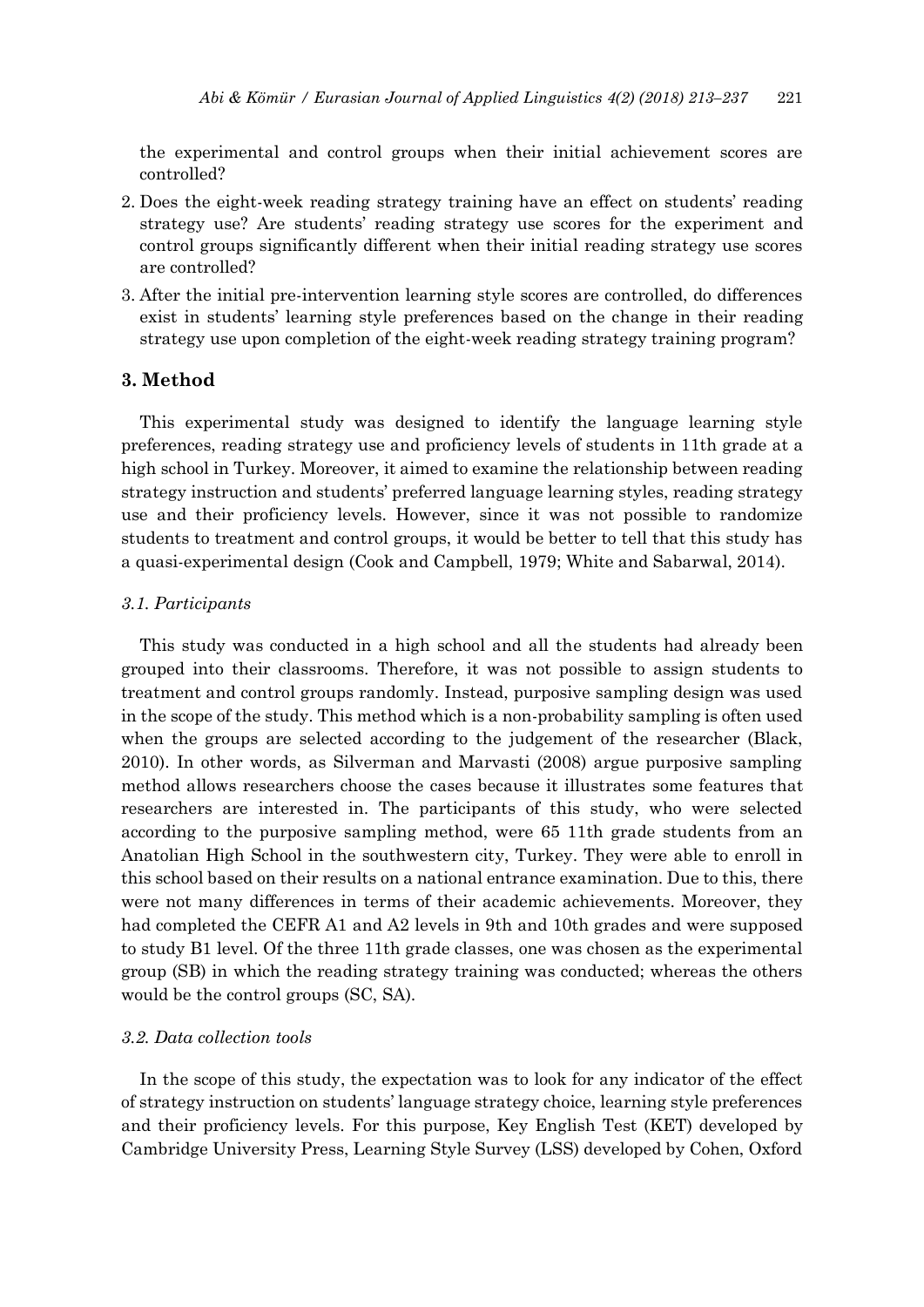and Chi (2005), and Survey of Reading Strategies (SORS) by Kouider Mokhtari ve Ravi Sheorey (2002) were used. These surveys have been credited as reliable and valid tools around the world. Before beginning the experiment, however, they were each applied to a pilot group of 25 students who were chosen from the population of 10th graders in order to calculate the reliability coefficient. As a result of the statistical analysis, the Cronbach's Alpha coefficient for item reliability of KET was found as .76. When looked at the reliability of KET in all three groups before and after the experiment the Cronbach's Alpha coefficient was .86.

To identify the students' learning style preferences and their strategy use, LSS developed by Cohen, Oxford and Chi (2005) was chosen. The survey consists of 110 items with five-point Likert scale  $(0=$  never  $-4=$  always). With eleven major activities representing twelve different aspects of learning styles, LSS is designed to assess the general approach to learning and indicate the overall style preference. As a result of the statistical analysis of the data obtained from the piloting group, Cronbach's Alpha coefficient for item reliability was .895 and its sub group reliability was calculated as .85. From the treatment and control groups reliability analysis of LSS was .91 for sub groups and .94 for items.

SORS by Kouider Mokhtari ve Ravi Sheorey (2002) provides information about the various strategies used when reading school-related academic materials in English such as course book, examinations etc. It consists of 30 statements with 5-point Likert type scale ranging from 1= never and 5= always. Statistical analysis of the SORS results from piloting group, the Cronbach's Alpha value was .90 for each item and .93 for subgroups and overall strategy values.

## *3.3. Procedure*

There were two phases in this study: (1) a data collection phase which included data collection on learning style preferences, learning strategy use, and reading proficiency levels both before and after the implementation of strategy instruction; and (2) a reading strategy instruction phase which included choosing appropriate materials; implementation; and obtaining of data from student journals and teacher's logs. In the first phase, all the necessary data were collected and analyzed in terms of frequencies and percentages. Then, students were told about the scope of the study. In the second phase of this study, it was crucial to determine the strategies to be taught and the materials appropriate for instruction of these strategies. Choosing a framework for instruction was essential as almost all the research argues that it is the most important part of strategy-based instruction.

In accordance with the data obtained from SORS, the strategies of predicting, making inferences, translating (finding patterns), summarizing, and clarifying were chosen along with grouping strategy. Additionally, all the activities that were part of this intervention had been orchestrated according to the framework proposed by Chamot, Anstrom, Bartoshesky, Belanger, Delett, Karwan, Meloni, and Keatley (2003). The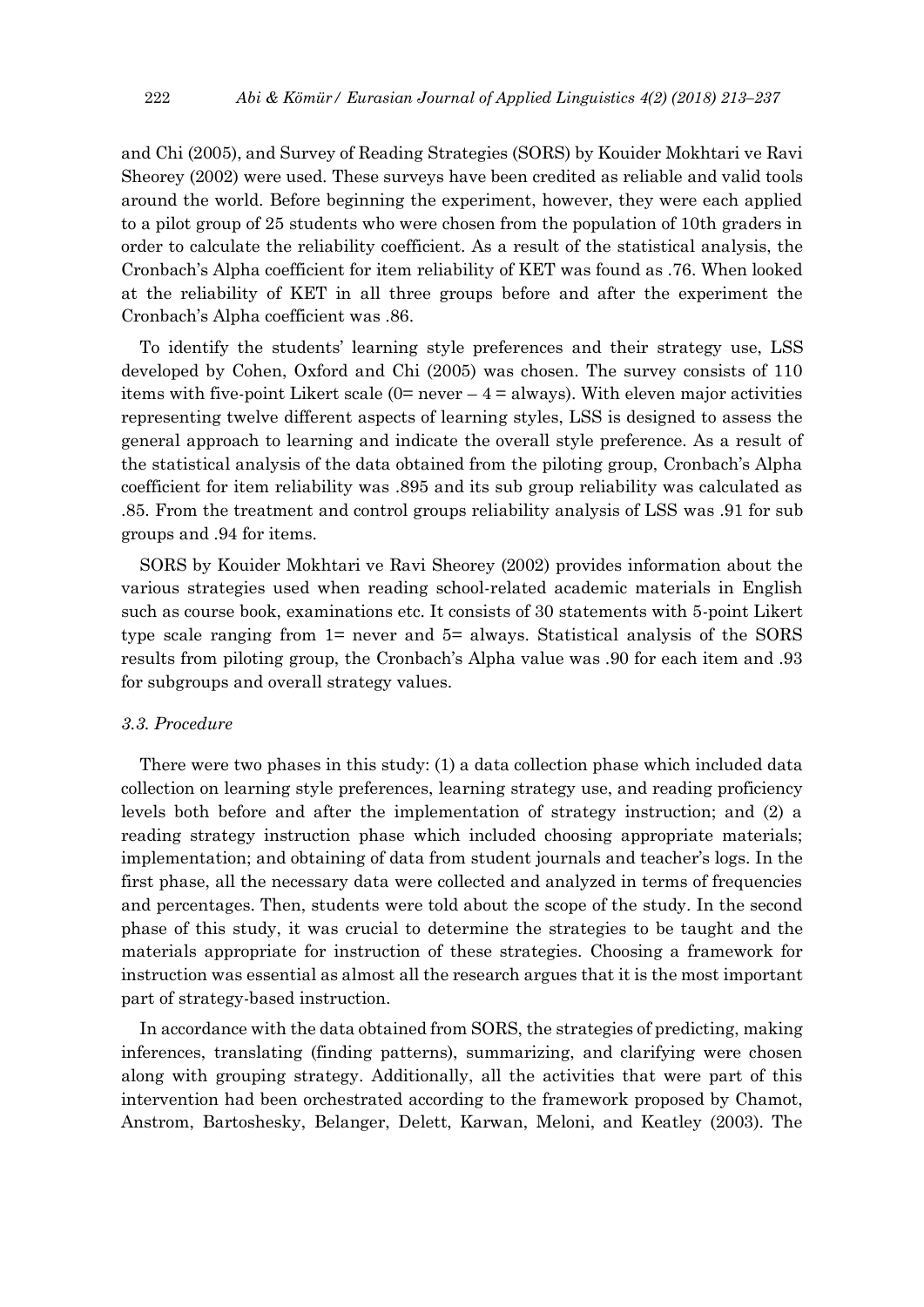framework was created as a five-stage – preparation, presentation, practice, evaluation, and expansion – guide for strategy instruction.

For each strategy, a teacher-researcher first handed out informative worksheets. The materials for preparation and presentation of the strategies were adapted with written consent from the dissertation of Lee (2007) who also studied the reading strategy instruction in an EFL context. For each strategy, a presentation paper, which was adapted to the Turkish context, was presented to the students. These presentation papers included the information about what the strategy was; why, when, how, and where to use the strategy; how to evaluate it; and also example texts. At this stage researcher presented the usage of the strategy via a power-point presentation, worksheets or online tools.

During the instruction of first strategy, predicting, teacher-researcher used the materials from the book 'High-Interest: Reading Comprehension Skills & Strategies' published by Saddleback Educational Publishing in 2002. By using the materials, the teacher told about the strategy and its importance by giving examples. Then, further explained how and when to use the strategy with extracts and examples. Meanwhile, students were free to ask any questions that they came up with. Having felt that students did not have any problems, the teacher went on to practice by using extra worksheets. For further practice, several activities for each strategy were taken from the book (High-Interest: Reading Comprehension Skills & Strategies). Moreover, to increase the interest of the students, some interactive exercises from the following addresshttp://www.tv411.org/reading/understanding-what-you-read/strategiesbetter reading/activity were used together with some presentations. At the end of each session students and teacher discussed the strategy at hand and tried to find new ways of using.

#### *3.4. Data analysis*

The data derived from the instruments were organized using SPSS 23 and the findings were examined and compared in terms of the main and interaction effects of reading strategy training and the effects of changes in reading strategy use on students' language learning style preferences. In this way, any possible relationship between treatment and control groups in terms of their language learning style preferences, reading strategy usage and their language proficiency levels was sought.

## **4. Findings**

1. Does the eight-week reading strategy training have an effect on students' reading skills? Do students' reading scores differ significantly after the intervention between the experimental and control groups when their initial achievement scores are controlled?

In order to investigate the effect of the eight-week reading strategy training on students' language achievements, a one-way between groups analysis of covariance was conducted. According to Tabachnick and Fidell (2007), and Pallant (2011) this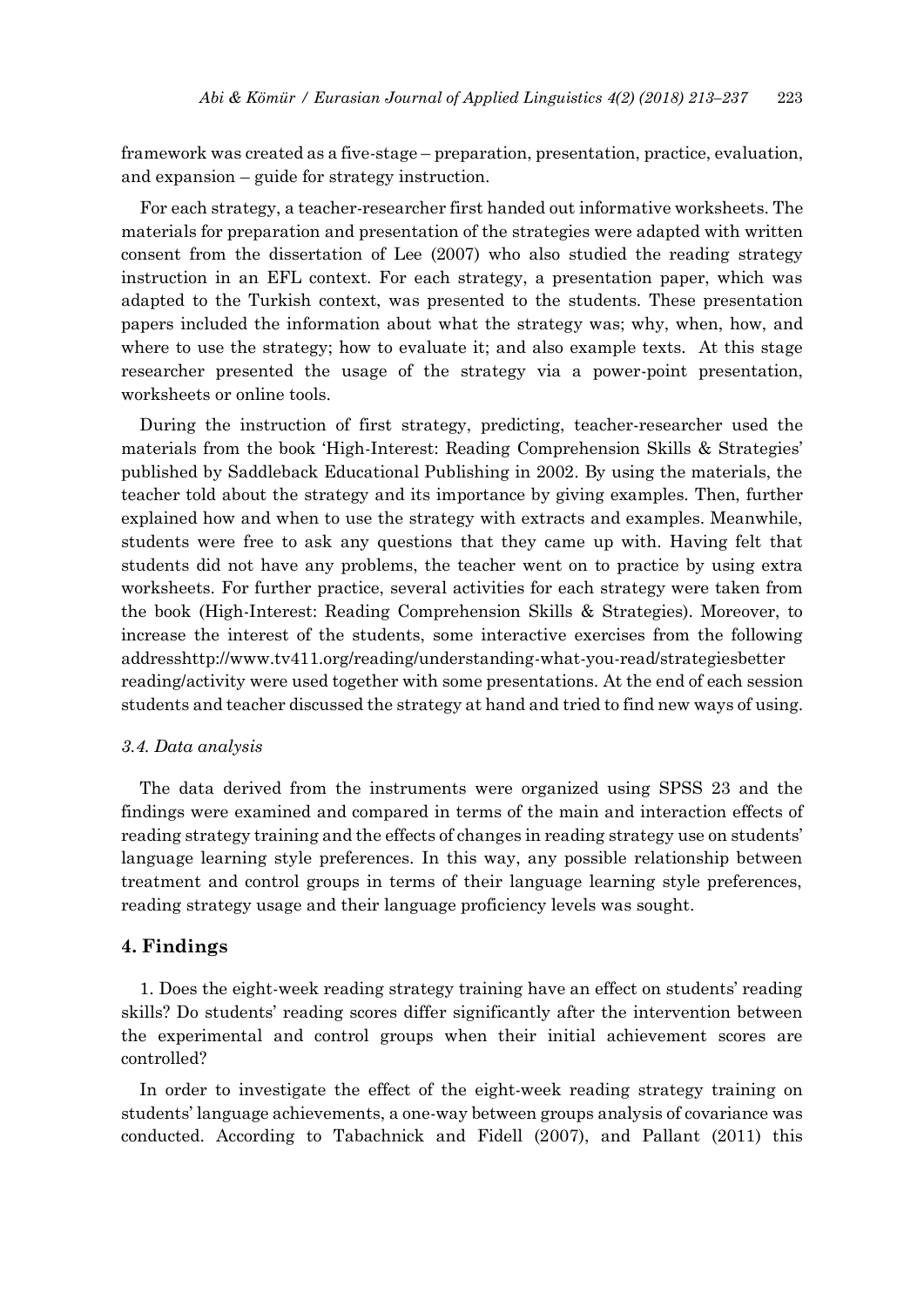technique can be used when there are two groups in a pre-test/post-test design. The scores from the pre-test are treated as covariates to control the pre-existing differences between groups. In addition, it is useful when the groups were unable to be assigned randomly. The independent variable was the intervention (experiment and control) and the dependent variable was the students' scores on Key English Test administered after the intervention was completed. Students' achievement scores on the preintervention administration of KET were used as the covariance in this analysis.

| Groups       |    |       | <b>Pre-Intervention KET Score</b> | Post-Intervention KET Score |             |  |  |  |  |
|--------------|----|-------|-----------------------------------|-----------------------------|-------------|--|--|--|--|
|              |    | M     | $_{\rm SD}$                       | M                           | $_{\rm SD}$ |  |  |  |  |
| Experimental | 23 | 39.30 | 12.900                            | 36.78                       | 12.041      |  |  |  |  |
| Control      | 39 | 39.49 | 13.000                            | 37.59                       | 11.137      |  |  |  |  |
| Total        | 62 | 39.42 | 12.857                            | 37.29                       | 11.389      |  |  |  |  |

Table 1. shows the mean scores and standard deviations for both groups

Preliminary checks were done to guarantee that there was no violation of the assumptions of normality, linearity, homogeneity of variances, homogeneity of regression slopes, and reliable measurement of covariate. After adjusting for the preintervention scores, there was no significant difference between experiment  $(M = 36.78)$ ,  $SD = 12.041$ ) and control (M = 37.59,  $SD = 11.137$ ) groups in post-intervention scores on the Key English Test,  $F(1, 59) = .124$ ,  $p = .39$ , partial eta squared = .002. There was a strong relationship between the pre-intervention and post-intervention scores on the Key English Test, as indicated by a partial eta squared value of .60

RQ2: Does the eight-week reading strategy training have an effect on students' reading strategy use? Are students' reading strategy use scores for the experiment and control groups significantly different when their initial reading strategy use scores are controlled?

The second research question aimed to identify whether the eight-week intervention affected the reading strategy use of students. Controlling for their initial scores, a similar one-way between groups of covariance was conducted to determine if there was a statistically significant difference between experiment and control groups on the scores they got after the intervention. The independent variables were the experiment and control groups and the dependent variable was the students' post reading strategy scores obtained from SORS. In addition, students' pre-intervention reading strategy scores were used as the covariance in the analysis.

| Groups       | N  | Use Score | Pre-Intervention Reading Strategy | Post-Intervention Reading Strategy<br>Use Score |           |  |  |  |  |
|--------------|----|-----------|-----------------------------------|-------------------------------------------------|-----------|--|--|--|--|
|              |    | М         | SD                                | М                                               | <b>SD</b> |  |  |  |  |
| Experimental | 23 | 3.59      | .460                              | 3.85                                            | .535      |  |  |  |  |
| Control      | 39 | 3.49      | .539                              | 3.46                                            | .493      |  |  |  |  |
| Total        | 62 | 3.52      | .510                              | 3.60                                            | .540      |  |  |  |  |

Table 1. Mean scores and standard deviations of pre- and post-reading strategy use

According to a preliminary analysis, as in research question one, there was no violation of the assumptions. Thus, the analysis was conducted. After adjusting for the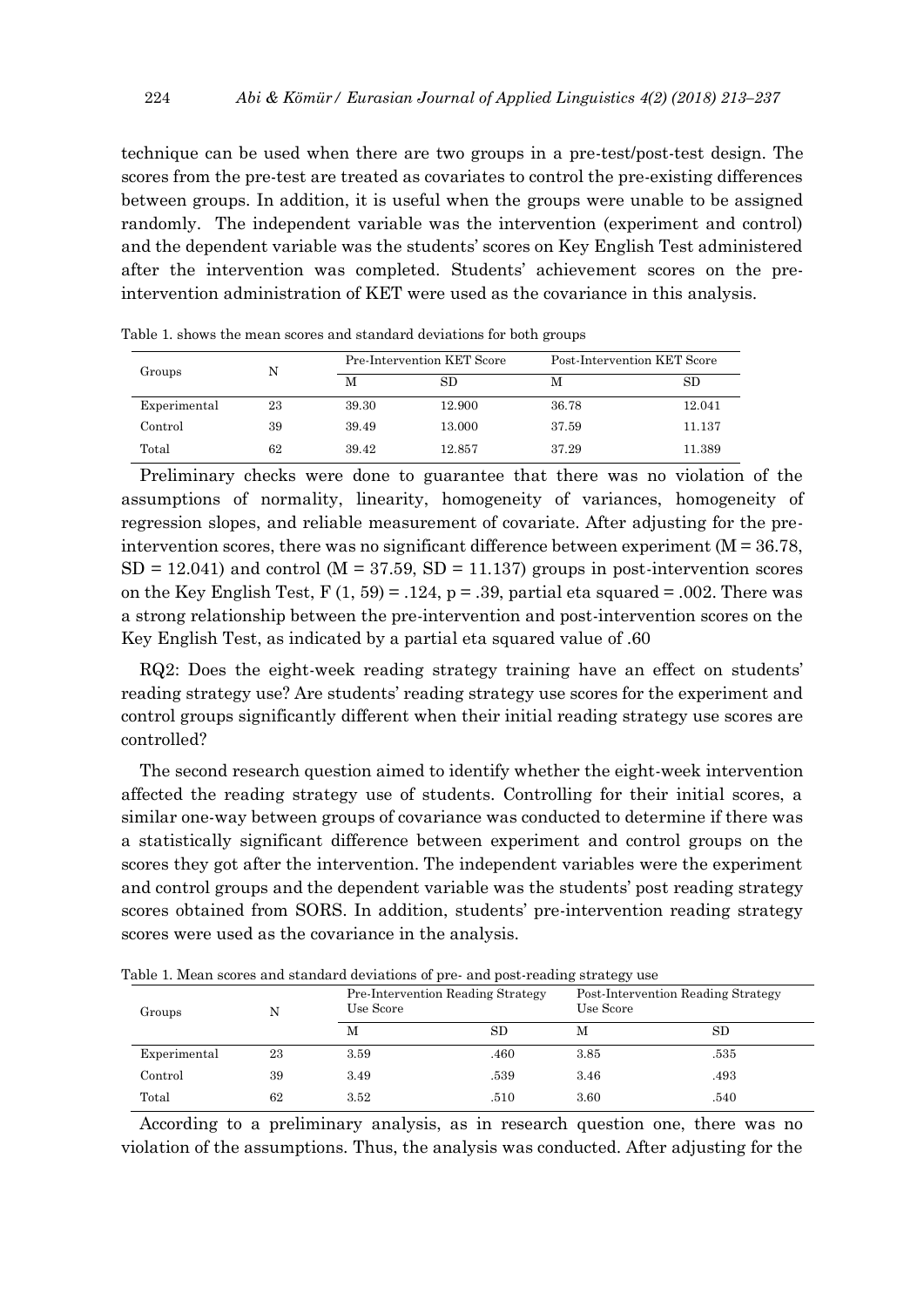pre-intervention scores, there was a significant difference between the experiment (M  $= 3.85$ , SD = .535) and control groups (M = 3.46, SD = .493) on post-intervention scores on SORS, F  $(1, 59) = 8.856$ , p = .004, partial eta squared = .131. There was a strong relationship between the pre-intervention and post-intervention scores on the SORS, as indicated by a partial eta squared value of .28.

RQ3: After the initial pre-intervention learning style scores are controlled, do differences exist in students' learning style preferences based on the change in their reading strategy use upon completion of the eight-week reading strategy training program?

To be able to investigate research question three, students were grouped in terms of the type of change in their strategy use. Students whose reading strategy use increased and students whose reading strategy use decreased or did not change were labeled as increased and decreased reading strategy use groups.

The relationship between the students' language learning styles and the direction of change in their reading strategy scores was investigated using Pearson productmoment correlation coefficient (Pearson r). Pearson r is used when there are interval level continuous variables. Also, it can be used when there are one continuous variable and one dichotomous variable (Pallant, 2011). According to the results, there are medium, negative correlations between the students' reading strategy score changes and their perceiving themselves as random intuitive  $r = -.324$ ,  $n = 62$ ,  $p < .01$ ; concrete sequential  $r = -0.309$ ,  $n = 62$ ,  $p < 0.02$ ; synthesizer  $r = -0.466$ ,  $n = 62$ ,  $p < 0.001$ ; and impulsive  $r = -0.301$ ,  $n = 62$ ,  $p < 0.02$ . In addition, there are small, negative correlations between the students' reading strategy score changes and their perceiving themselves as visual learners  $r = 0.277$ ,  $n = 62$ ,  $p < 0.03$  and reflective learners  $r = 0.288$ ,  $n = 62$ ,  $p < 0.03$ . Table 3 shows the correlations among students' achievement grades, the direction of the change in their reading strategy scores and their perceived learning styles.

A 2 by 2 between groups analysis of covariance of the students in the experiment and control groups was conducted to assess the effectiveness of the eight-week reading strategy training on language learning style preferences. This analysis is used when there are two independent categorical variables and one and more continuous covariates (Pallant, 2011). The independent variables were groups (experimental and control) and reading strategy change groups (increased and decreased). The dependent variable was the post-intervention language learning style scores. Scores obtained from pre-intervention LLSS were used as a covariate to control for individual differences.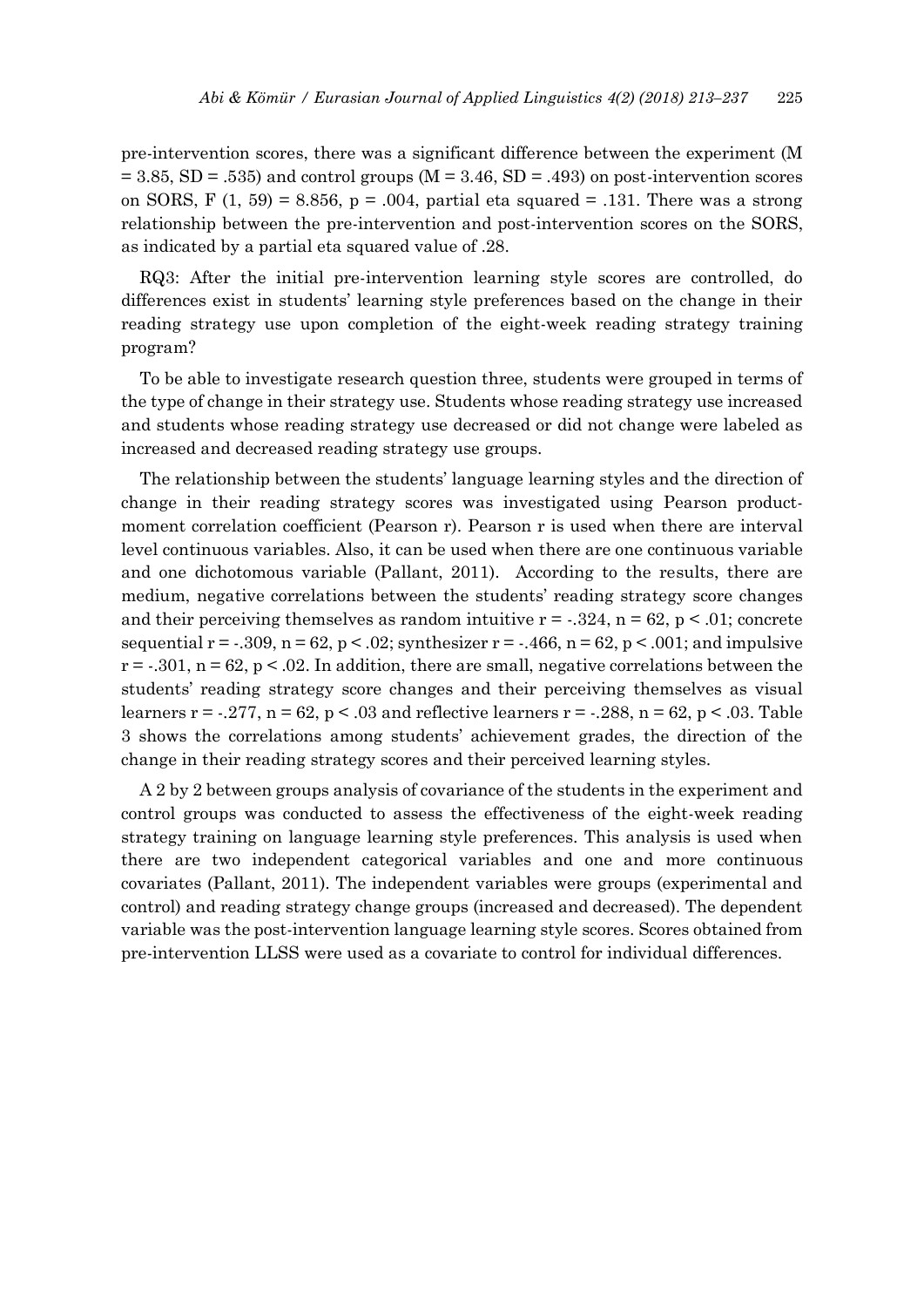Table. 3 Pearson product correlation coefficients

|                             | $\mathbf{1}$   | $\overline{2}$ | $\mathbf{3}$ | $\overline{4}$ | 5        | $6\phantom{1}6$ | $\overline{7}$ | 8        | 9        | 10        | 11           | $12\,$  | 13                | 14        | 15          | 16        | 17       | 18        | 19        | 20             | 21       | $\bf 22$ | 23             | 24             | 25 |
|-----------------------------|----------------|----------------|--------------|----------------|----------|-----------------|----------------|----------|----------|-----------|--------------|---------|-------------------|-----------|-------------|-----------|----------|-----------|-----------|----------------|----------|----------|----------------|----------------|----|
| 1. Ket Score                | $\overline{1}$ |                |              |                |          |                 |                |          |          |           |              |         |                   |           |             |           |          |           |           |                |          |          |                |                |    |
| 2. Reading Str. Group -,008 |                | 1              |              |                |          |                 |                |          |          |           |              |         |                   |           |             |           |          |           |           |                |          |          |                |                |    |
| 3. Visual                   | ,002           | $-.277*$       | - 1          |                |          |                 |                |          |          |           |              |         |                   |           |             |           |          |           |           |                |          |          |                |                |    |
| 4. Auditory                 | ,017           | $-240$         | $,428**$     | - 1            |          |                 |                |          |          |           |              |         |                   |           |             |           |          |           |           |                |          |          |                |                |    |
| 5. Tactile Kinesthetic      | $-0.50$        | $-.089$        | ,217         | $,401**$       |          |                 |                |          |          |           |              |         |                   |           |             |           |          |           |           |                |          |          |                |                |    |
| 6. Extraverted              | ,091           | $-224$         | $-0.004$     | $,327**$       | $,403**$ |                 |                |          |          |           |              |         |                   |           |             |           |          |           |           |                |          |          |                |                |    |
| 7. Introverted              | ,033           | ,021           | $,313*$      | ,119           | .153     | $-.030$         | - 1            |          |          |           |              |         |                   |           |             |           |          |           |           |                |          |          |                |                |    |
| 8. Random Intuitive         | $-.080$        | $-.324*$       | $,410**$     | ,043           | ,299*    | $,375$ **       | ,205           | -1       |          |           |              |         |                   |           |             |           |          |           |           |                |          |          |                |                |    |
| 9. Concrete Seq.            | ,180           | $-309*$        | $,502**$     | $,342**$       | ,127     | ,170            | $,447$ **      | $,306*$  | -1       |           |              |         |                   |           |             |           |          |           |           |                |          |          |                |                |    |
| 10. Closure Oriented        | $,291*$        | $-.199$        | $,425**$     | ,162           | $-122$   | ,145            | $,315*$        | $,275*$  | $,616**$ | -1        |              |         |                   |           |             |           |          |           |           |                |          |          |                |                |    |
| 11. Open                    | $-.086$        | ,056           | $-.041$      | ,235           | $,273*$  | ,168            | $,258*$        | $-181$   | ,196     | $-.238$   | $\mathbf{1}$ |         |                   |           |             |           |          |           |           |                |          |          |                |                |    |
| 12. Global                  | $-.078$        | $-.053$        | $,314*$      | ,143           | $,524**$ | $,312*$         | ,102           | $,292*$  | $-.005$  | ,001      | ,091         | -1      |                   |           |             |           |          |           |           |                |          |          |                |                |    |
| 13. Particular              | $,257*$        | $-.176$        | $,338**$     | $,385**$       | $,331**$ | ,249            | $,425**$       | ,220     | $,481**$ | $,422**$  | ,149         | ,069    | - 1               |           |             |           |          |           |           |                |          |          |                |                |    |
| 14. Synthesizing            | ,026           | $-.466**$      | $,421**$     | $,436**$       | $,267*$  | $,346**$        | $, 284*$       | $,578**$ | $,580**$ | $,411**$  | ,014         | ,228    | $,399**$          | - 1       |             |           |          |           |           |                |          |          |                |                |    |
| 15. Analytic                | ,158           | ,087           | $,293*$      | ,206           | ,175     | ,079            | ,337**         | ,029     | $,522**$ | $,308*$   | ,338**       | $-.068$ | $,587^{\ast\ast}$ | ,191      |             |           |          |           |           |                |          |          |                |                |    |
| 16. Sharpener               | ,179           | $-.239$        | $,509**$     | $,312^*$       | ,130     | ,136            | $,303*$        | $,429**$ | $,609**$ | $0.691**$ | $-.067$      | ,146    | $,492**$          | $,521**$  | $0.394**$ 1 |           |          |           |           |                |          |          |                |                |    |
| 17. Leveler                 | ,058           | $-.210$        | $,294*$      | $,425**$       | $,305*$  | ,107            | $,414**$       | ,122     | $,456**$ | ,193      | $,274*$      | ,227    | $,346**$          | $,415**$  | $0.326**$   | $,402**$  | -1       |           |           |                |          |          |                |                |    |
| 18. Deductive               | $,253*$        | $-188$         | ,219         | ,022           | $-.021$  | $,280*$         | $,267*$        | $,371**$ | ,380**   | ,599**    | $-200$       | ,076    | $,490**$          | $,305*$   | ,210        | $,469**$  | ,145     | -1        |           |                |          |          |                |                |    |
| 19. Inductive               | ,196           | $-.054$        | $,332**$     | $,277*$        | ,115     | ,044            | ,367**         | ,105     | $,343**$ | $,295*$   | ,232         | ,212    | ,498**            | $,261^*$  | $,503**$    | $,378**$  | $,324*$  | $,332**$  | -1        |                |          |          |                |                |    |
| 20. Field Independent, 189  |                | $-.233$        | $,457**$     | ,117           | ,130     | ,004            | $,315*$        | $,383**$ | $,435**$ | $,446**$  | $-221$       | .091    | $,535**$          | $,361**$  | ,395**      | $,595**$  | $,414**$ | $,492$ ** | $0.498**$ | $\overline{1}$ |          |          |                |                |    |
| 21. Field Dependent         | $-.080$        | ,036           | ,165         | ,164           | $,518**$ | ,001            | $,287*$        | $,263*$  | ,173     | ,045      | ,222         | $,292*$ | $,263*$           | ,170      | ,200        | $, 254*$  | $,470**$ | ,063      | $,278*$   | ,208           | -1       |          |                |                |    |
| 22. Impulsive               | ,186           | $-.301*$       | ,158         | ,133           | $,288*$  | ,305            | ,079           | ,323'    | ,248     | ,214      | $-0.047$     | ,177    | $,344**$          | $,270^*$  | ,153        | $,327**$  | ,182     | $,400**$  | $,297^*$  | $,497**$       | ,168     | -1       |                |                |    |
| 23. Reflective              | $,320^*$       | $-.288*$       | $,289*$      | $,339**$       | ,117     | ,229            | $,332**$       | ,248     | $,471**$ | $, 284*$  | ,015         | $-.023$ | $,415**$          | $,427**$  | ,126        | $,334**$  | $,423**$ | $,373*$   | ,232      | $,403**$       | ,174     | $,368**$ | $\overline{1}$ |                |    |
| 24. Metaphoric              | $,297*$        | $-182$         | $,384**$     | $,259*$        | ,203     | ,053            | $,432**$       | ,216     | $,465**$ | $,530**$  | $-.099$      | ,037    | $.579**$          | $0.377**$ | $0.373**$   | $0.556**$ | ,232     | $,483**$  | $,422**$  | $0.496**$      | $,322*$  | $, 294*$ | $0.378**$      | $\overline{1}$ |    |
| 25. Literal                 | ,114           | -,119          | ,180         | ,131           | ,146     | ,207            | $,250*$        | ,201     | $,319*$  | ,239      | $,252*$      | ,142    | $,377**$          | $,266^*$  | ,399**      | $,342**$  | $,462**$ | ,208      | $,280*$   | ,214           | $,341**$ | $-0.031$ | ,211           | $,049$ 1       |    |

\*. Correlation is significant at the 0.05 level (2-tailed).

\*\*. Correlation is significant at the 0.01 level (2-tailed).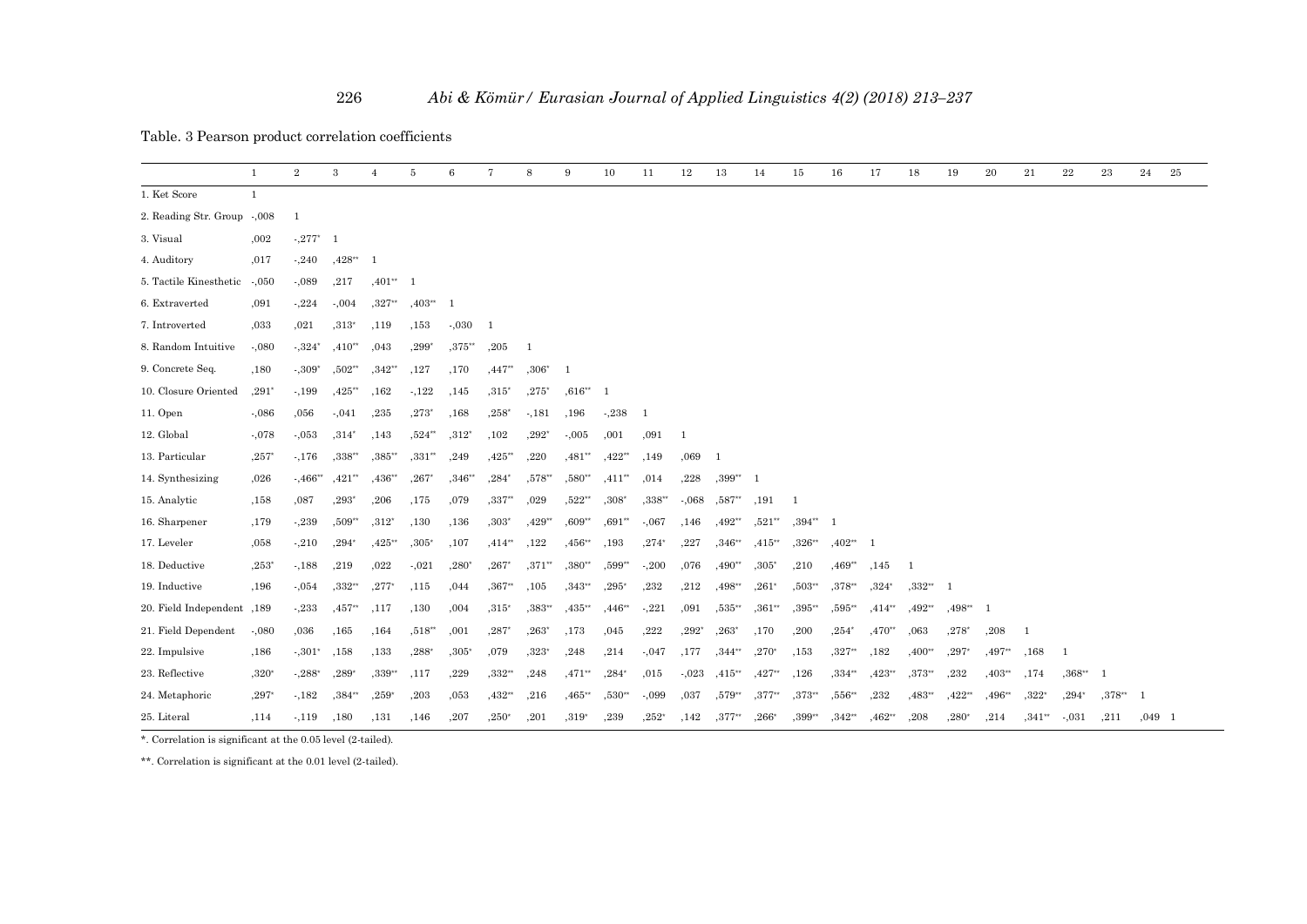Preliminary checks were carried out to see whether there was no violation of the assumptions. However, among these variables, the one labeled 'post-random intuitive' violated the homogeneity of variances assumption. So, it was excluded from the followup analyses. Table 4 shows the descriptive statistics for three dependent variables together with their covariates.

Table 4. Mean scores and standard deviations of pre- and post- concrete sequential, synthesizer and impulsive style preferences

|                                |   |                               | Pre-<br>Concrete<br>Sequential |      | Post-<br>Concrete<br>Sequential |     | Pre-<br>Synthesizer |           | Post-<br>Synthesizer |           | Pre- | Impulsive | Post-<br>Impulsive |           |  |
|--------------------------------|---|-------------------------------|--------------------------------|------|---------------------------------|-----|---------------------|-----------|----------------------|-----------|------|-----------|--------------------|-----------|--|
|                                |   |                               | M                              | SD   | M                               | SD  | M                   | <b>SD</b> | M                    | <b>SD</b> | M    | <b>SD</b> | M                  | <b>SD</b> |  |
| Experiment<br>Control<br>Group |   | Reading Str. Use<br>Increased | 16.0                           | 3.37 | 17.7                            | 3.1 | 15.9                | 2.3       | 16.1                 | 2.5       | 6.8  | 2.2       | 7.0                | 1.9       |  |
|                                | ನ | Reading Str. Use<br>Decreased | 15.3                           | 2.80 | 11.8                            | 3,0 | 13.0                | 2.7       | 13.1                 | 1.9       | 6.1  | 1.1       | 5.1                | 2.4       |  |
|                                |   | Reading Str. Use<br>Increased | 15.8                           | 3.48 | 15.4                            | 4.4 | 16.4                | 2.4       | 15.6                 | 2.7       | 7.0  | 2.0       | 7.1                | 1.7       |  |
|                                |   | Reading Str. Use<br>Decreased | 15.4                           | 3.19 | 14.3                            | 4.7 | 14.4                | 2.6       | 13.1                 | 3.0       | 7.0  | 2.6       | 5.9                | 2.5       |  |

First post concrete-sequential scores were investigated. After adjusting preintervention concrete sequential scores, a significant interaction effect was seen.  $F(1,$  $57$  = 5.28, p < .03, with a small effect size (partial eta squared = .085), was observed. In terms of main effects, the reading strategy training was not statistically significant, F (1, 57) = .017,  $p > .05$ . However, the effect of change in reading strategy use was statistically significant, F  $(1, 57) = 116.27$ , p < .001. Table 4 shows the descriptive statistics for concrete sequential, synthesizing and impulsive scores according to the groups and the direction of change in reading strategy use.

These results suggest that students who increased their reading strategy use (experimental:  $M = 17.52$ ,  $SD = .854$ ; control:  $M = 15.33$ ,  $SD = .830$ ) and students who decreased their strategy use (experimental:  $M = 12.10$ ,  $SD = 1.438$ ; control:  $M = 14.55$ ,  $SD = .769$  from the two groups showed different tendencies in terms of their language learning style preferences. Figure 1 shows a profile plot for post concrete sequential scores for the two groups.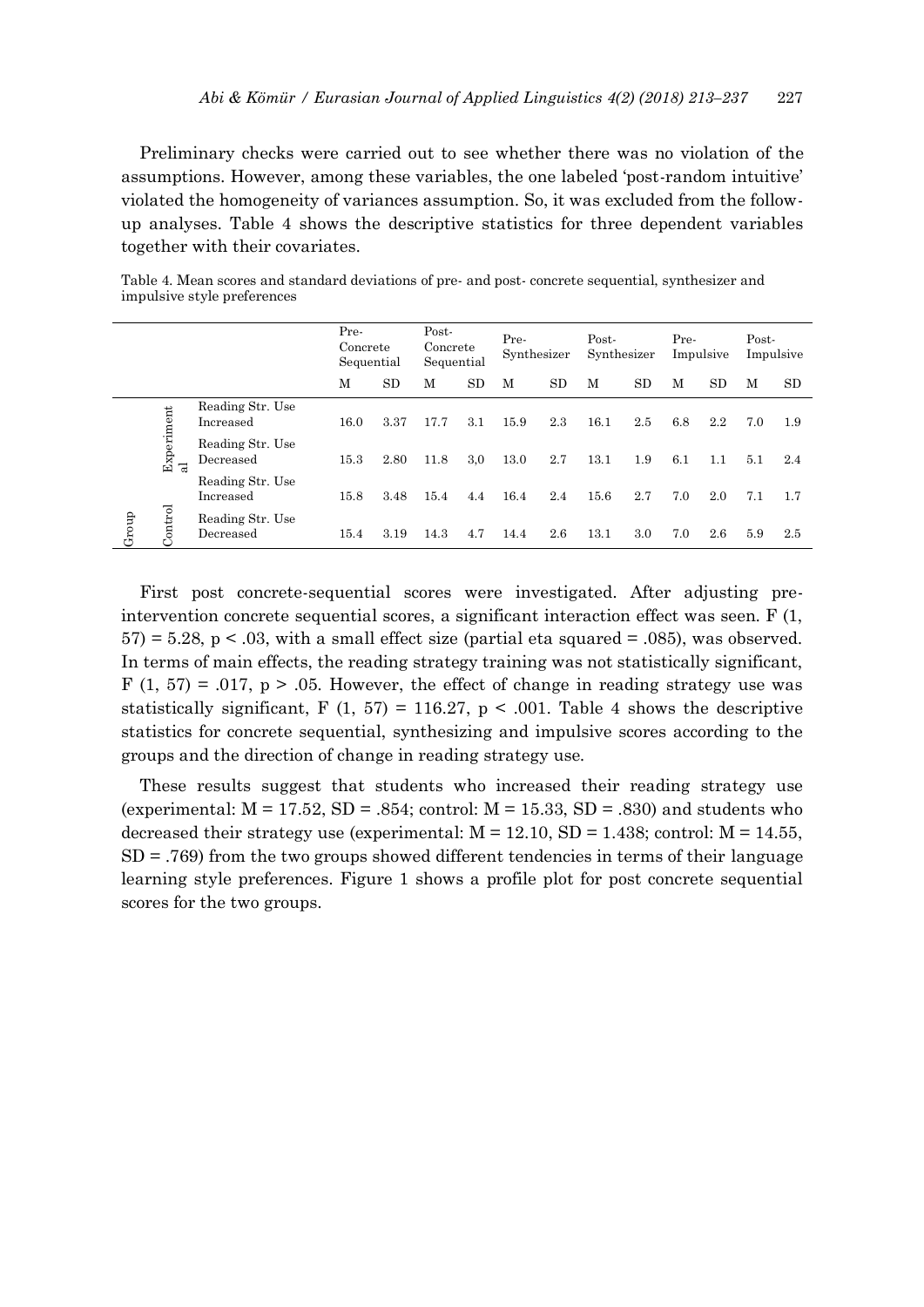

Figure 1. Estimated marginal means of post concrete sequential

As it can be understood from Figure 1, after the intervention, the gap between the students who increased their reading strategy use and who decreased it is wider than the control group. That is, in the experiment group, students who increased their reading strategy use as a result of the reading strategy training also stated that they feel more concrete sequential more often than the students who were in the control group who also increased their reading strategy use. In other words, although students may change their strategy use as a result of the natural outcome of their education, these findings indicate that if students are given training and shown how to utilize certain strategies while reading, this may cause them to become more concrete sequential in terms of how they handle reading.

Next, the analysis was repeated for the synthesizing group with the same independent variables. This time, the dependent variable was the students' postimplementation synthesizing scores; whereas the covariate was their initial preintervention survey scores.

If a student perceives herself/himself as having a synthesizing learning style, it means s/he can guess meanings and predict outcomes well. Interestingly, the analysis did not yield any significant interaction effect, F  $(1, 57) = .003$ , p  $> .05$ , partial eta squared = 0. In terms of main effects, the training,  $F(1, 57) = 8.092$ ,  $p > .05$ , partial eta squared  $= .025$ , and the direction of change, F (1, 57) = 3.649, p > 0.05, partial eta squared = .06, did not have any significant effects on the students' language learning style preferences. Figure 2 shows the profile plot for synthesizing learning style.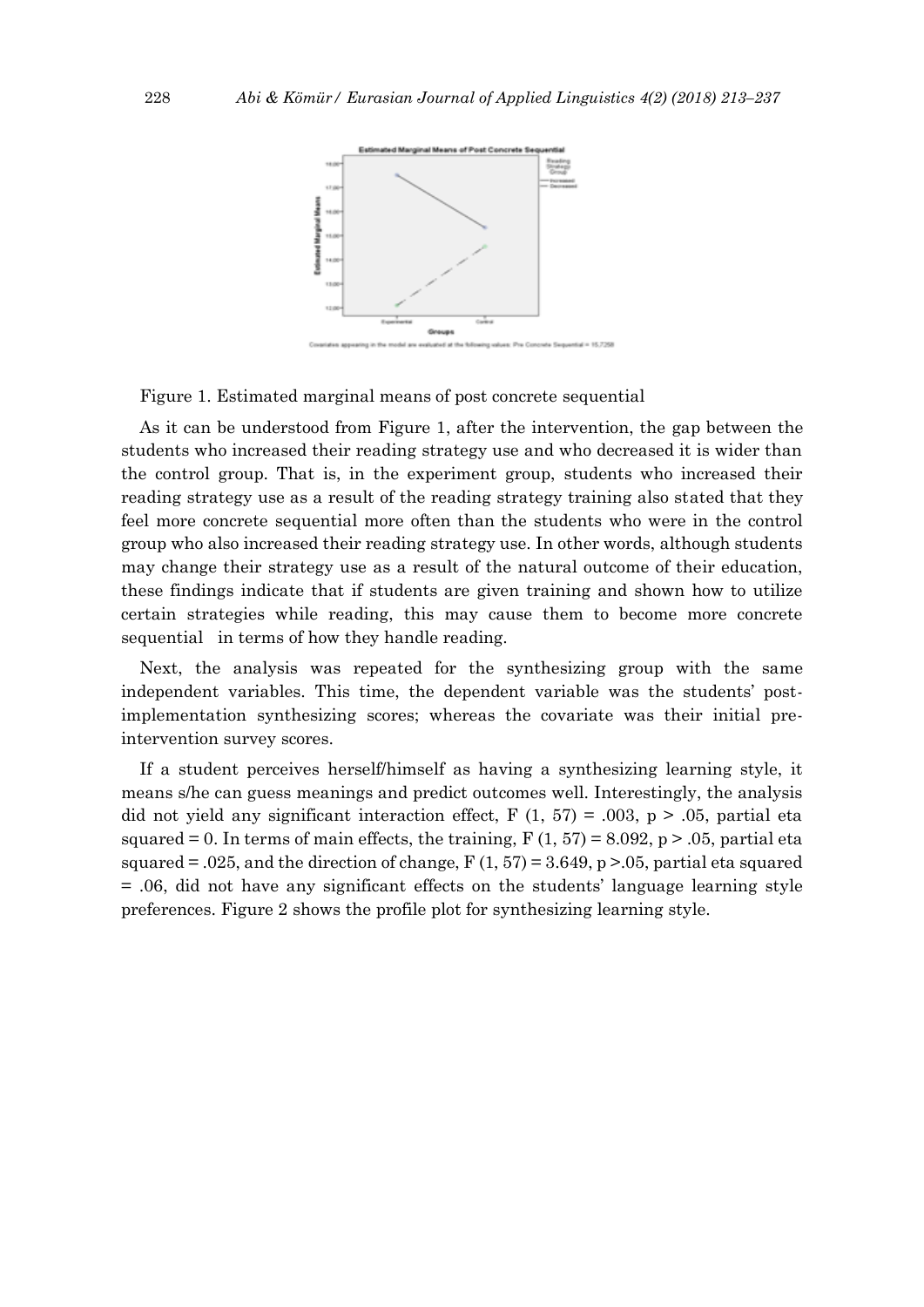

Covariates appearing in the model are evaluated at the following values: Pre Synthesizing = 15,2903

Figure 2 Estimated marginal means of post synthesizing

Finally, the last analysis was carried out in terms of impulsive language learning style in order to investigate if there was any significant interaction effect of reading strategy training and the direction of change in students' reading strategy use. The independent variables were the same as in the previous tests; however, students' postintervention impulsive scores were used as the dependent variable and their preintervention impulsive scores were used as the covariate.

As a result of the analysis, no interaction effect was found,  $F(1, 57) = .06$ ,  $p > .05$ , partial eta squared = .001. There was a main effect on the direction of change in reading strategy use, F  $(1, 57) = 6.274$ , p < .05, partial eta squared = .099, whereas reading



Figure 2 Estimated marginal means of post impulsive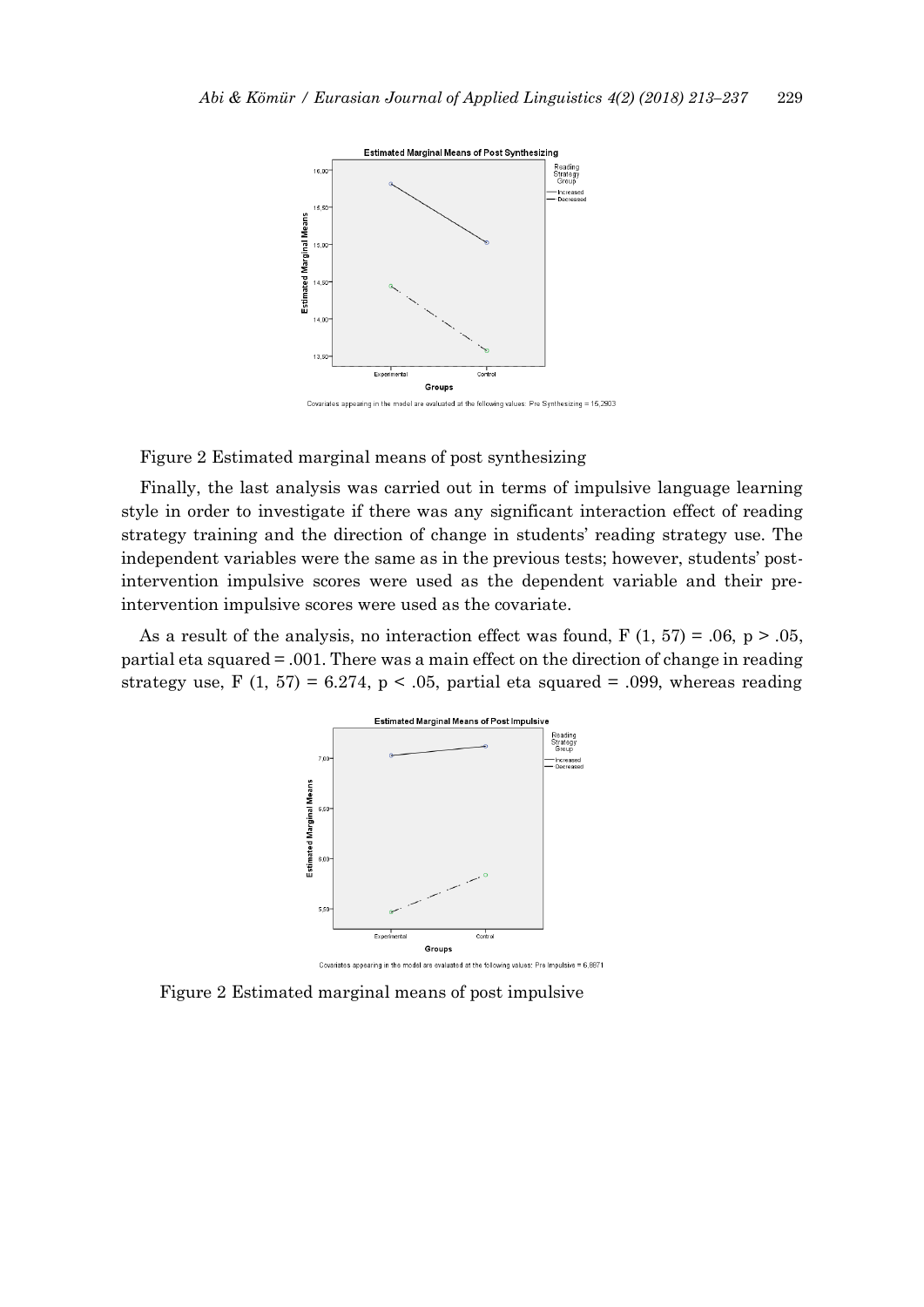strategy training did not have any main effect,  $F(1, 57) = .166$ ,  $p > .05$ , partial eta squared.003.

## **5. Discussion**

It is generally accepted that reading is a complicated process in which learners employ several strategies to form an understanding. In scope of this current study one of the points investigated is whether reading strategy training has any effect on students reading proficiency levels. According to the findings, it can be stated that the reading strategy training which lasted for eight weeks do not have a significant impact on student reading achievement scores which is not in line with literature. However, researchers such as Mohammadi, Birjandi and Maftoon (2015), Carrell, Pharis and Liberto (1989) and Fehrenbach (1991) argue that it is possible to increase students' reading comprehension levels with reading strategy training. On the other hand, there are studies that provide similar findings with this study. For example, Alharbi (2015) state that different reading strategies do not lead to an increase in reading comprehension.

Another point that is investigated is whether reading strategy training has effects on students reading strategy use. In literature, as Cohen (2011) and Macaro and Erler (2008) argue, strategy training has positive effects on learners' strategy choice and use. In this respect, the findings of this current study indicate similar results. Accordingly, it can be stated that reading strategy training significantly affects students' reading strategy use. That is, it may not be wrong to reach the conclusion that reading strategy training increase student awareness and improves their strategy use.

Another issue is that students may have different tendencies in this context in terms of their language learning style preferences which have connections with other individual differences. Cohen (2003) and Dörnyei (2005) state that there is a connection between strategy use and learning styles. Uhrig (2015) also argues that the strategies students employ emerges as a result of their learning style and task engagement. In this vein, it is possible to find several studies in the literature on the relationship between reading strategies and learning styles. For example, Kirby (1988) states that strategies and styles are all integrated parts of information processing in reading. He investigates reading strategy use in relation to style preferences. A student who has a global style uses strategies to avoid dealing with the details of the text by using the contextual and available information given. On the other hand, an analytic student uses strategies to pay attention to the details and relies on the information on the page. Meanwhile, a synthesizer student uses strategies in a mixed and integrated way.

The results of correlation analysis of this study indicate similar results in line with the literature. Accordingly, it can be stated that there are correlations between students' reading strategies and their learning style preferences. In the current study, medium negative correlations are found between reading strategy scores and students' learning styles in random intuitive, concrete sequential, synthesizer, and impulsive style dimensions whereas there are small negative correlations exist in visual and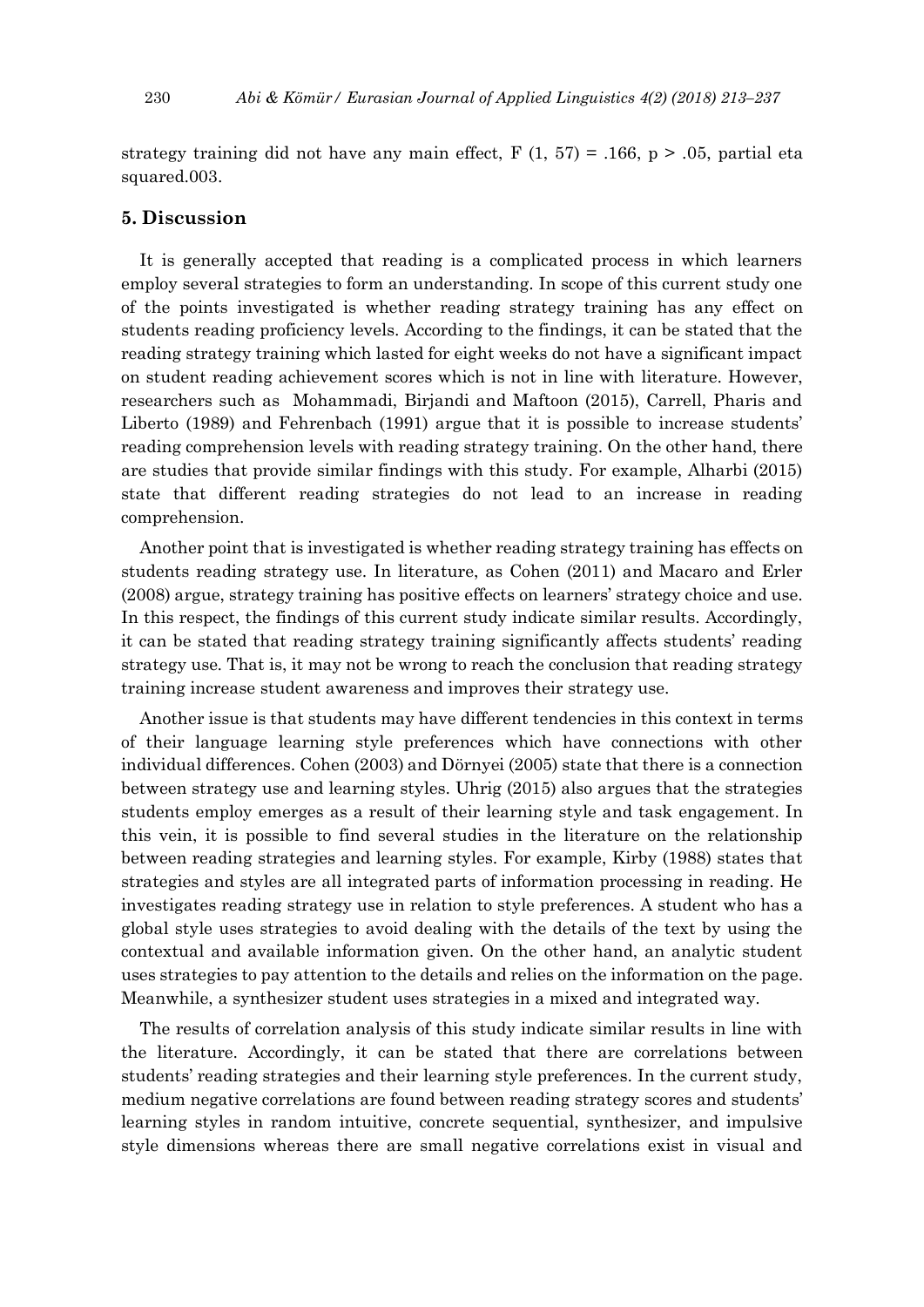reflective style dimensions. Alharbi's (2015) study shows similar results. In this study reading strategies may have an impact on low visual style learners' reading comprehension.

There are other studies which point out the correlation between reading strategy use and learning styles. In one of these, Gürses and Bouvet (2016) investigate reading comprehension and learning styles in relation to reading strategy use. They found that converging learning styles influence perceived use of reading strategies. Similarly, Tsai (2012) points out that there is a high correlation between reading strategies, learning styles and motivation. Moreover, Young (2006) argues in her study that style factors, together with other factors, correlate with language learning strategies. Accordingly, she points out that if activities in a training program are not provided according to the style preferences of students, then there is a risk of failure. Jafarpanah and Farahian (2016) who found a similar relationship between reading strategy use and learning styles emphasize that "visual, closure-oriented and synthesizing styles have the strongest correlation with metacognitive reading strategy" (p. 48). In these studies, the relationship between reading strategies and learning styles is handled in a rather linear way. They either state the correlation or mention the effect of learning style preferences on student reading strategy use.

However, in the scope of this study, the effect of learning style preferences on reading strategy use is not the main focus. Instead, the investigation is on the interactional effect of reading strategy training between students' learning styles and their reading strategy use. That is, this study investigates whether reading strategy training can have any effect on students' perceived learning styles. According to the findings, it may be argued that reading strategy training may have an effect on students' learning style preferences in concrete-sequential style dimension. The reading strategy training may lead some students to feel more concrete-sequential. In other words, when students have increased their awareness regarding reading strategies and increased their reading strategy use frequency after they have got a meta-cognitive reading strategy training, they can cope with the information presented to them in a more sequential way than before and they tend to follow logical stepwise paths in finding solutions.

Nevertheless, in literature, there are not so many studies dealing with the effect of reading strategy training on style preferences. In one of these few studies, Caroll, Pharis and Liberto (1989) argue that there is a significant aptitude-by-treatment interaction when students' language learning style preferences are taken into consideration. This means that the training they have conducted seems to be related to differences in the learning styles of students. Although their findings indicate such an effect, they do not state in which style dimension the differences occur. In another study, Swan (2015) deals with reading strategy training and learning styles in a similar linear way which is different from the current study as well. He states that students with different learning styles may respond to reading strategies differently. While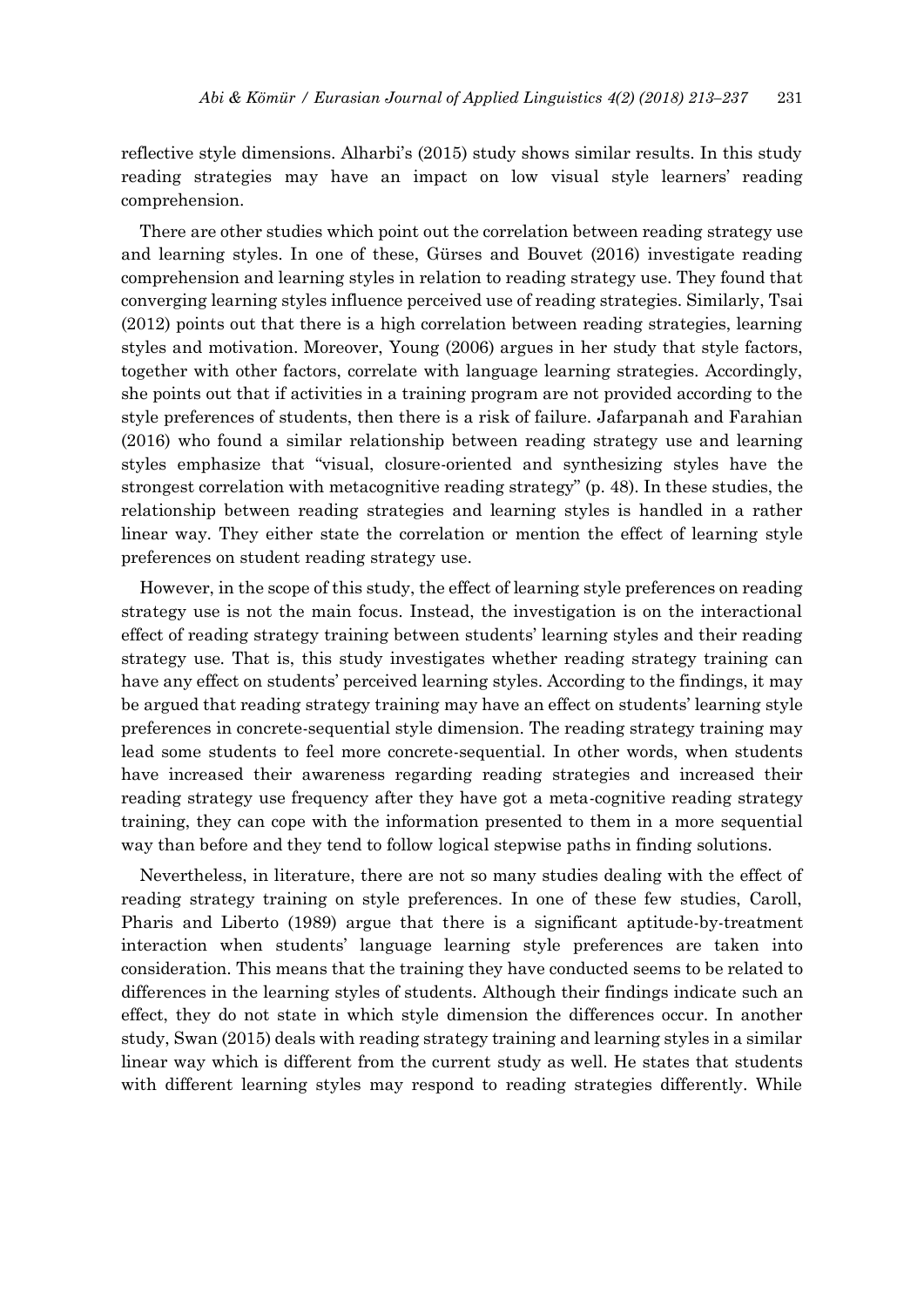active learners perform better than when using the keyword and question and answer strategies, sensitive and sequential learners perform better with rereading strategy.

All in all, it can be said that most of the studies in literature deal with learning styles and reading strategies in an isolated and linear way and do not indicate any effect of reading strategy training on learning style preferences. In this vein, the current study, which indicates that reading strategy training may have effect on students' learning style preferences, may fill a gap in the literature in terms of its findings.

## **6. Conclusion**

This study provides some information regarding language learning styles and strategies. It provides supporting evidence about the effect of metacognitive reading strategy training on student reading strategy use preferences. As a result of the training, it can be stated that students' reading strategy use has increased significantly in favor of the experimental group. However, in terms of academic achievement scores, no significant results have been obtained. That is, it can be said that metacognitive strategy training may not affect student success in reading classes in the short term.

In addition to the above findings, the present study provides some possible effects of reading strategy training on students' language learning style preferences. When the correlations between the students' reading strategy use and their learning style preferences are investigated, it is found out that not all of the style preferences have significant correlations. Only the three style dimensions which are concrete-sequential, synthesizing and impulsive have moderate correlation. Further analysis indicates a change in the concrete-sequential style dimension.

As a result of the further analysis, it can be stated that when students are given a metacognitive strategy training, this may result in students approaching reading activities in a more organized way. After such a training, students who are detail oriented and have problems dealing with abstract ideas, making inferences when something is not stated clearly, answering open ended questions or seeing the big picture may shift their style preference more than those who do not get such training.

All in all, it can be said that metacognitive reading strategy training may not improve student reading proficiency levels in the short term. Yet, it improves student reading strategy awareness and increases the frequency of usage. It may also have effects on student language learning style preferences in terms of becoming more concretesequential when compared to students who have not taken any specific training. However, to reach more sound conclusions similar studies should be carried out with more participants. In addition, to have a better idea of the time effect on students' reading strategy and learning style preferences, further studies may focus on longitudinal research in which the same instruments are used at certain time intervals.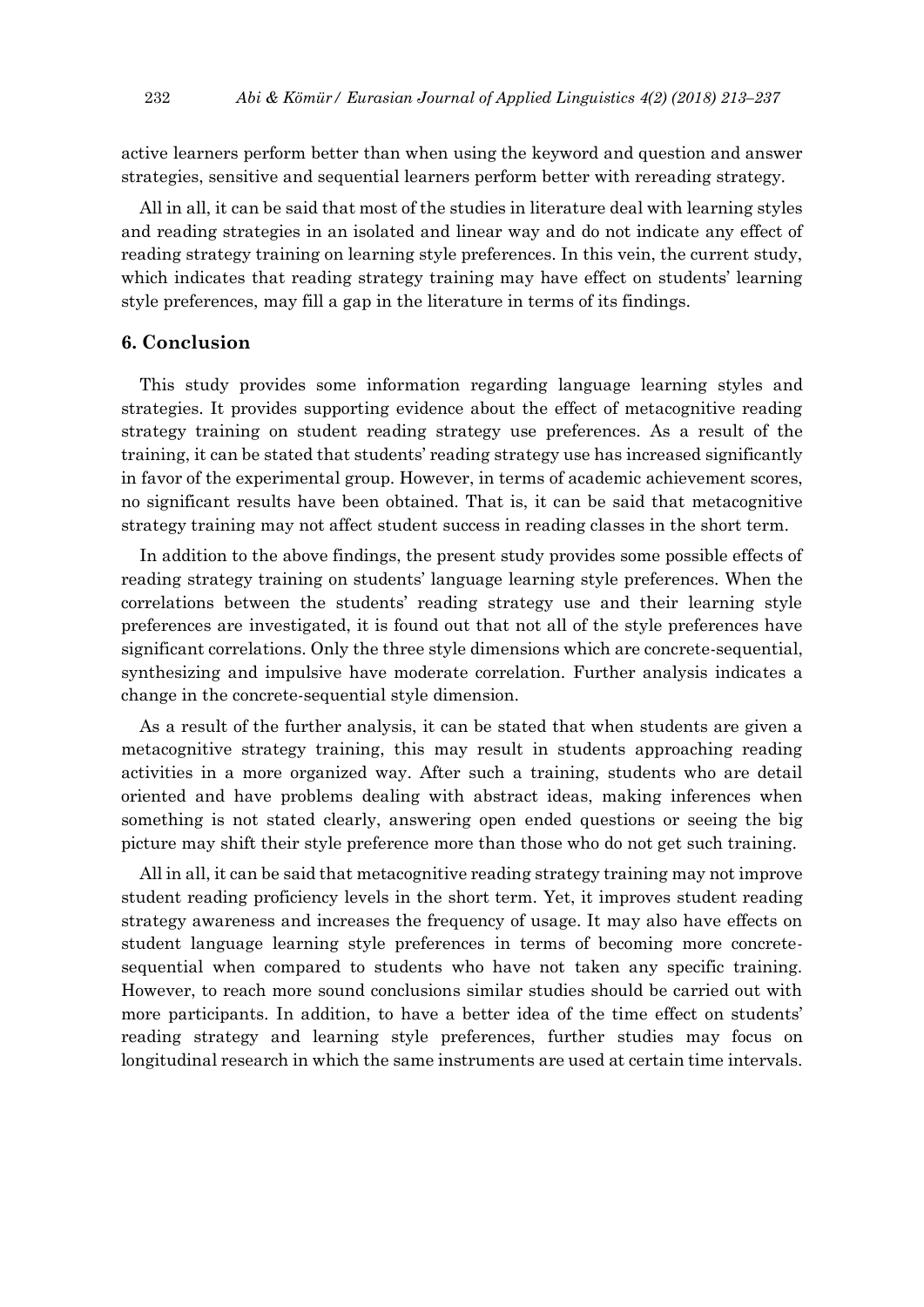Finally, pedagogical implications like adjusting teaching styles or materials can be tested for better learner experiences.

There are limitations in this study. The data were collected from a relatively small group of students in only one public high school. In further studies, it could be better to design studies which will cover more schools from different parts of the country. Only two of the individual variables were investigated (language learning styles and reading strategy uses) and other individual and/or group variables were not taken into consideration. Moreover, the intervention took only eight weeks and this might be longer. The data were collected only before and after the intervention. Maybe, it would be better to collect data four times or more to create a time series and to be able to track the changes in a better way. This calls for more research which will be longitudinal and in which more students take part in. In the current study only the immediate effect of reading strategy training were investigated. However, besides examining immediate effect of intervention, examining long-terms effects can reveal more information. In this way it could be possible to reach conclusions in terms of the differences between immediate and long-terms effects of reading strategy training on language learning styles.

### **Acknowledgement**

This study grows out of an MA thesis titled as "The Effect of Reading Strategy Training on High School Students' Learning Styles". We would like to thank Dr. Eda Üstünel and Dr. Oya Büyükyavuz for their contributions to the thesis. We are also grateful for constructive comments from anonymous reviewers and editors for their insightful comments and careful reading of the manuscript. Finally, we would like to thank all the students who took part in this study

## **References**

- Alharbi, M. A. (2015). Reading strategies, learning styles and reading comprehension: A correlation study. *Journal of Language Teaching and Research*, 6(6), 1257-1268.
- Anderson, N. J. (2008). Metacognition and good language learners. In C. Griffiths (Ed.), *Lessons from good language learners* (pp. 99-109). Cambridge, UK: Cambridge University Press.
- Black, K. (2010). *Business statistics: Contemporary decision making (6th ed.*). John Wiley & Sons.
- Block, E. (1986). The comprehension strategies of second language readers. *TESOL Quarterly*, 20(3),

463-494.

- Brown, H. D. (2001). *Teaching by principles: An interactive approach to language pedagogy* (2nd ed.). New York, NY: Pearson Education.
- Brown, H. D. (2007). *Principles of language learning and teaching (5th ed.*). New York, NY: Pearson Education.
- Carrell, P. L. (1985). Facilitating ESL reading by teaching text structure. *TESOL Quarterly*, 19(4), 727-752.
- Carrell, L. P., Pharis, G. B., & Liberto, C. J. (1989). Metacognitive strategy training for ESL reading. *TESOL Quarterly*, 23(4), 647-678.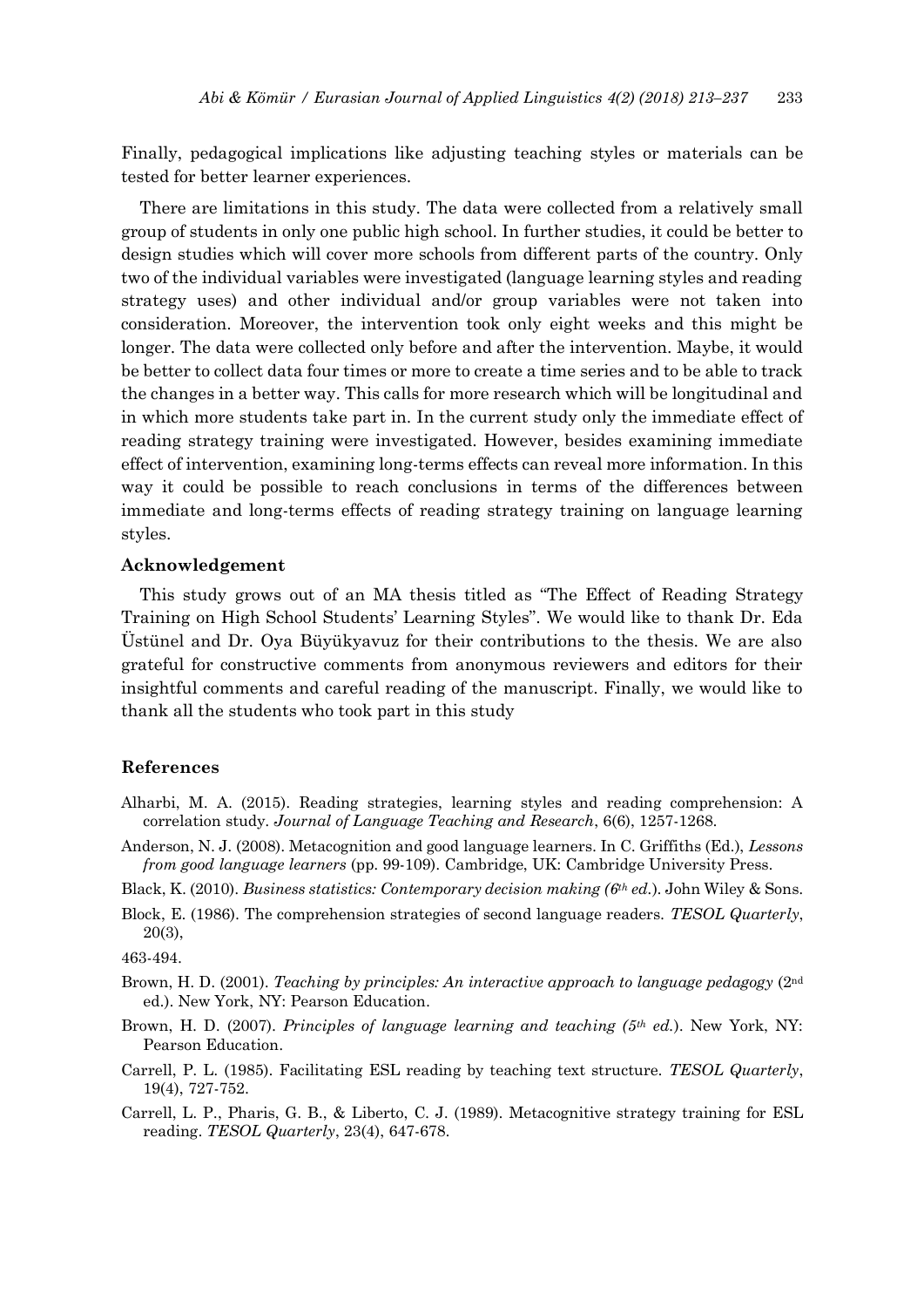- Chamot, A. U. (2008). Strategy instruction and good language learners. In C. Griffiths (Ed.), *Lessons from good language learners* (pp. 266-281). Cambridge, UK: Cambridge University Press.
- Chamot, A. U., Anstrom, K., Bartoshesly, A., Belanger, A., Delett, J., Karwan, V., & Keatley, C. (2003). *The elementary immersion learning strategies resource guide.* Retrieved from www.ncrlc.org/eils/
- Chamot, A. U., Barnhardt, S., El-Dinary, P. B., & Robbins, J. (1999). *The learning strategies handbook*. White Plains, NY: Addison Wesley Longman.
- Cohen, A. D. (2003). The learners' side of foreign language learning: Where do styles, strategies, and tasks meet? *International Review of Applied Linguistics in Language Teaching*, 41(4), 279-291.
- Cohen, A. D. (2010). Focus on the language learner styles, strategies and motivation. In N. Schmitt (Ed.), *An introduction to applied linguistics* (2nd ed., pp. 161-178). London, UK: Hodder Education.
- Cohen, A. D., Oxford, R. L., & Chi, J. C. (2005). *Learning style survey for young learners: Assesing your own learning styles*. Retrieved from http://www.carla.umn.edu/about/profi les/Cohen.html
- Cohen, A. D. (1998). *Strategies in learning and using a second language*. London, UK: Longman.
- Cohen, A. D. (2007). Coming to terms with language learner strategies: Surveying the experts. In A. D. Cohen, & E. Macaro (Eds.), *Language learner strategies: Thirty years of research and practice* (pp. 29-46). New York, NY: Oxford University Press.
- Cohen, A. D. (2008). Strategy instruction for learners of Japanese: How do you do it and what's in it for them? In Y. A. Hatasa (Ed.), *Gaikokugo to shite no nhongo kyooiku: Takakutei shiya ni motozuku kokoromi 'Japanese as a foreign language education: Multiple perspectives* (pp. 45-60). Tokyo: Kurosia Shuppan.
- Cohen, A. D. (2011). Method and instruction in second language teaching. In E. Hinkel (Ed.), *Handbook of research in second language teaching* (pp. 681-698). Abingdon, UK: Routledge.
- Cohen, A. D., & Weaver, S. J. (2006). *Styles-and strategies-based instruction: A teachers' guide.* Minneapolis: MN: Center for Advanced Research on Language Acquisition, University of Minnesota.
- Cook, T. D., & Campbell, D. T. (1979). *Quasi-experimentation: Design & analysis issues in field settings*. Boston, MA: Houghton Mifflin.
- Cotteral, S. (2008). Autonomy and good language learner. In C. Griffiths (Ed.), *Lessons from good language learners* (pp. 110-120). Cambridge, UK: Cambridge University Press.
- Dörnyei, Z. (2005). *The psychology of the language learner: Individual differences in second language acquisition.* Mahwah, NJ: Lawrence Erlbaum Associates Publishers.
- Döryei, Z. (2010). The relationship between language aptitude and language learning motivation: Individual differences from a dynamic systems perspective. In E. Macaro (Ed.), *Continuum companion to second language acquisition* (pp. 247-267). London, UK: Continuum International Publishing Group.
- Erhman, M. E., Leaver, B. L., & Oxford, R. L. (2003). A brief overview on individual differences in second language learning. *System*, 31, 313-330.
- Erler, L., & Finkbeiner, C. (2007). A review of reading strategies: Focus on the impact of first language. In A. D. Cohen, & E. Macaro (Eds.), *Language learner strategies: Thirty years of research and practice* (pp. 187-206). New York, NY: Oxford University Press.
- Fehrenbach, C. R. (1991). Gifted/Average readers do they use the same reading strategies? *Gifted Child Quarterly*, 35(3), 125-127.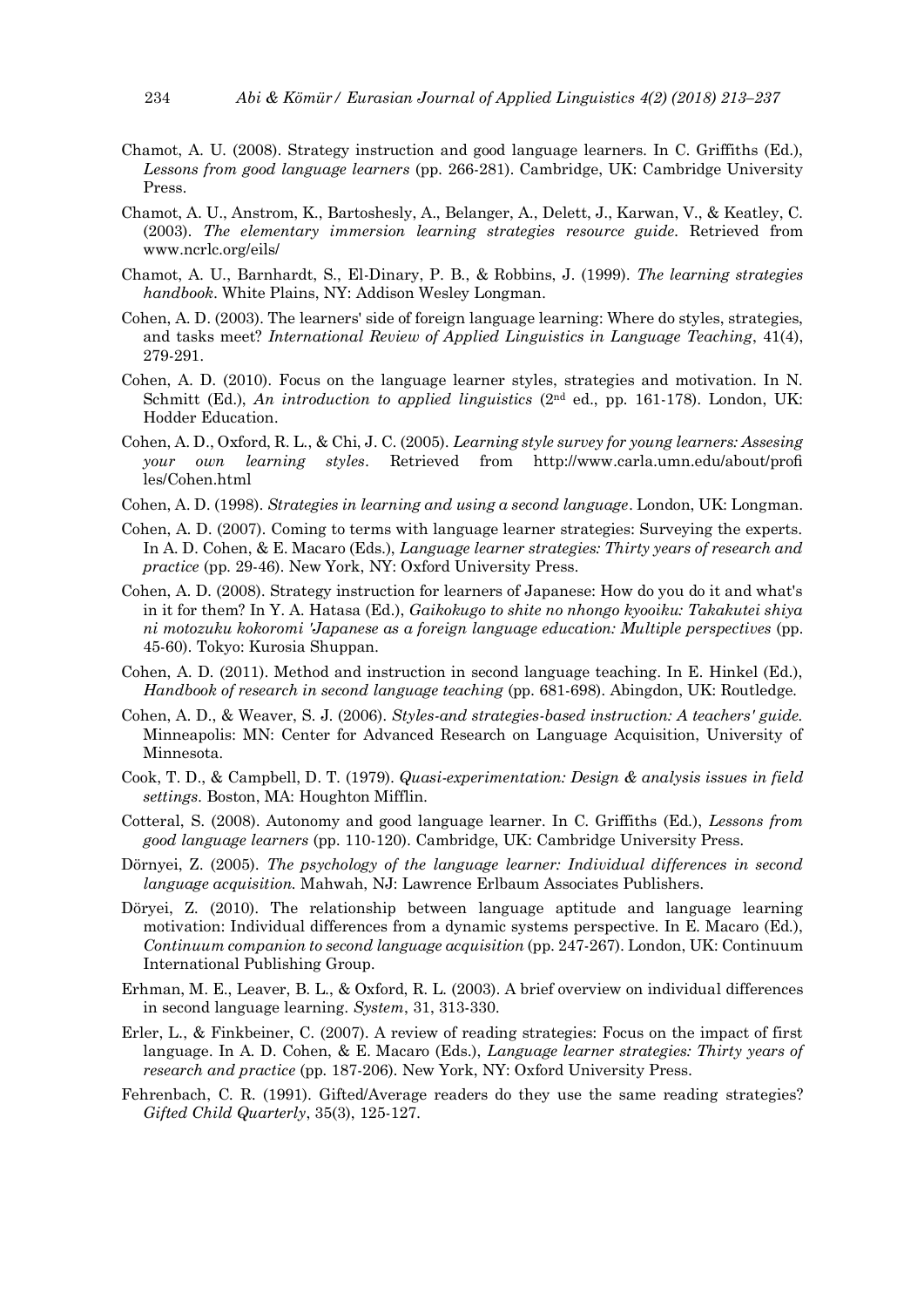- Grabe, W., & Stoller, F. L. (2001). Reading for academic purposes: Guidelines for ESL/EFL teacher. In M. Celce-Murcia (Ed.), *Teaching English as a second or foreign language* (pp. 187- 203). USA: Heinle & Heinle.
- Green, J. M., & Oxford, R. L. (1995). A closer look at learning strategies, L2 proficiency and gender. *TESOL Quarterly*, 29(2), 261-297.
- Grenfell, M., & Harris, V. (2002). *Modern languages and learning strategies in theory and practice.* London: Routledge.
- Grenfell, M., & Macaro, E. (2007). Claims and critiques. In A. D. Cohen, & E. Macaro (Eds.), *Language learner strategies: Thirty years of research and practice* (pp. 9-28). New York: Oxford University Press.
- Griffiths, C. (2008). Strategies and good language learners. In C. Griffiths (Ed.), *Lessons from good language learners* (pp. 83-98). Cambridge: Cambridge University press, UK.
- Gürses, M. Ö., Bouvet, E. (2016). Investigating reading comprehension and learning styles in relation to reading strategies in L2. *Reading in a Foreign Language*, 28(1), 20-42.
- Hedge, T. (2008). *Teaching and learning in the classroom*. Oxford: Oxford University Press.
- Jafarpanah, Z., & Farahian M. (2016). The relationship between learning styles and metacognitive reading strategy of EFL learners. *International Research in Education*. 4(1), 47-54.
- Jie, L. (2006). Language learning styles and learning strategies of tertiary level English learners in China. *Regional Language Center Journal*, 37(1), 67-90.
- Kellerman, E. (1991). Compensatory strategies in second language research: A critique, a revision and some implications for the classroom. In R. Philipson, E. Kellerman, L. Selinker, M. Sharwood Smith, & M. Swain (Eds.), *Foreign/second language pedagogy research*. (pp. 142-161). Clevendon: Multilingual Matters, UK.
- Kinsella, K. (1995). Understanding and empowering diverse learners. In J. M. Reid (Ed.), *Learning styles in the ESL/EFL classroom* (pp. 170-194). Boston, Mass: Heinle.
- Kirby, J. R. (1988). Style strategy and skill in reading. In Schmeck R. R. (Ed), *Learning strategies and learning styles*. Springer Science and Business Media, New York.
- Kolb, D. A. (1976). Management and learning process. *California Management Review*, 15(3), 20-31.
- Kumaravadivelu, B. (2006). *Understanding language teaching: From method to postmethod*. Mahwah, N.J: Lawrence Erlbaum Associates.
- Lee, K. R. (2007). Strategy awareness-raising for success: Reading strategy instruction in the EFL context (Unpublished Doctoral Dissertation). University of Maryland, College Park, MD.
- Lee, K. R., & Oxford, R. L. (2008). Understanding EFL learners' strategy use and strategy awareness. *The Asian EFL Journal*, 10(1), 7-32.
- Macaro, E. (2010). Second language acquisition: the landscape, the scholarship and the reader. In E. Macaro (Ed.), *Continuum companion to second language acquisition* (pp. 3-28). London: Continuum International Publishing.
- Macaro, E., & Erler, L. (2008). Raising the achievement of young readers of French through strategy instruction. *Applied Linguistics*, 29(1), 90-119.
- McNamara, D. S. (2004). SERT: Self-explanation reading training. *Discourse Processes*, 38, 1- 30.
- Mohammadi, M., Birjandi, P., & Maftoon, P. (2015). Learning strategy training and the shift in learners' beliefs about language learning: A reading comprehension context. *SAGE Open*, 1- 11.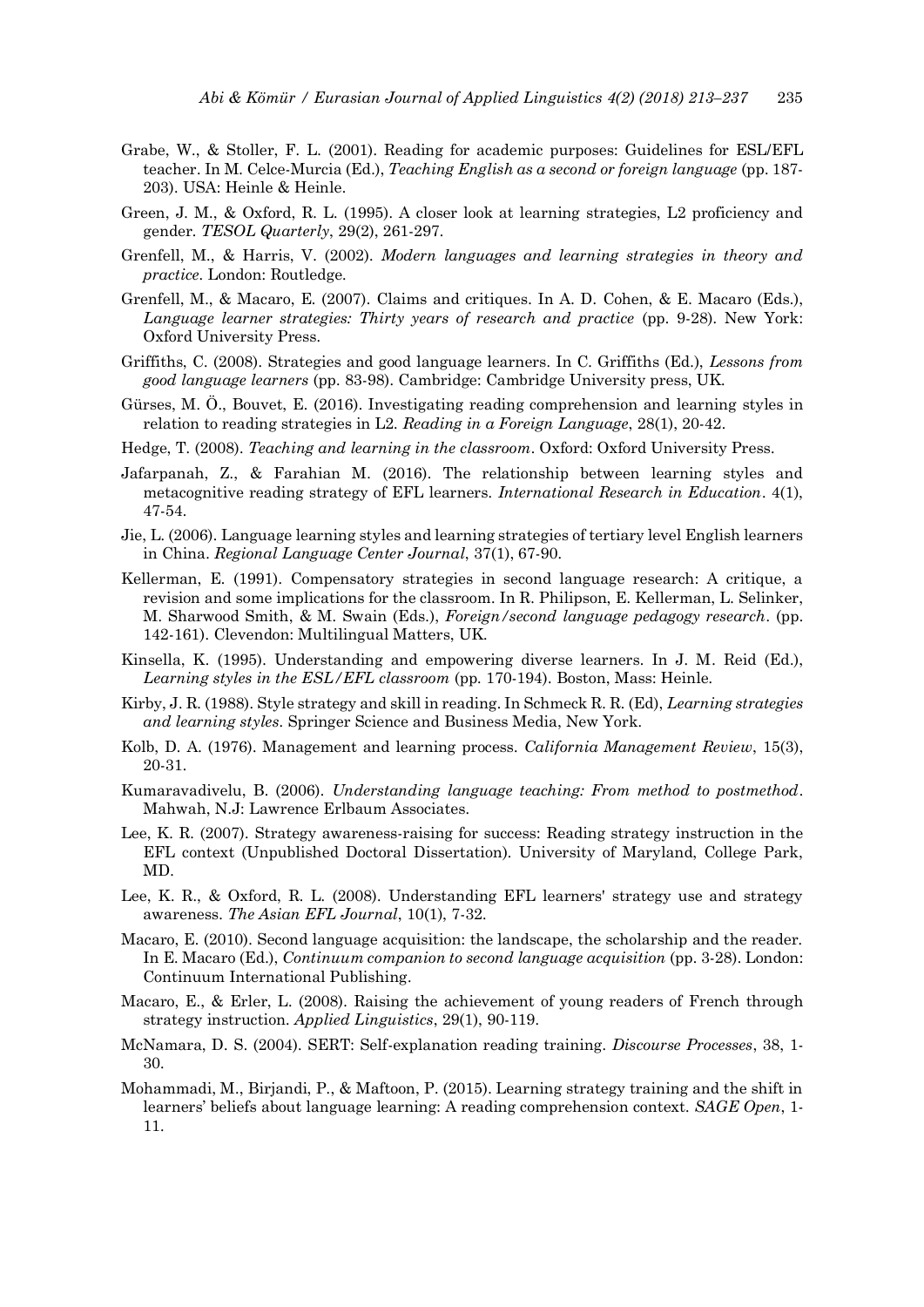- Mokhtari, K., & Sheorey, R. (2002). Measuring ESL students reading strategies. *Journal of Developmental Education*, 25(3), 2-10.
- Nam, C., & Oxford, R. L. (1998). Portrait of a future teacher: Case study of learning styles, strategies, and language disabilities. *System*, 26, 51-63.
- Nel, C. (2008). Learning style and good language learners. In C. Griffiths (Ed.), *Lessons from good language learners* (pp. 49-60). Cambridge, UK: Cambridge University Press.
- Nyikos, M. (2008). Gender and good language learners. In C. Griffiths (Ed.), *Lessons from good language learners* (pp. 73-82). Cambridge, UK: Cambridge University Press.
- O'Malley, J. M., & Chamot, A. U. (1990). *Learning strategies in second language acquisition*. Cambridge: Cambridge University Press.
- Oxford, R. L. (1990). *Language learning strategies: What every teacher should know.* Boston: Heinle & Heinle.
- Oxford, R. L. (1995). *Patterns of cultural identity*. Boston: Heinle & Heinle.
- Oxfrod , R. L. (1993). *Style analysis survey (SAS).* University of Alabama, Tuscaloona, AL.
- Oxford, R. L. (2001). Language learning styles and strategies. In M. Celce-Murcia (Ed.), *Teaching English as a second or foreign language* (pp. 359-366). Boston: Heinle & Heinle.
- Oxford, R. L. (2003). Language learning styles and strategies: Concepts and relationships. *Review of Applied Linguistics in Language Teaching*, 41, 271-278.
- Pallant, J. (2011). *SPSS survival manual: A step by step guide to data analysis using the SPSS program (4th Ed.)*. Allen & Unwin, Berkshire.
- Palinscar, A. S., & Brown, A. L. (1984). Reciprocal teaching of comprehension fostering and comprehension monitoring activities. *Cognition and Instruction*, 12, 117-175.
- Reid, J. M. (1987, March). The learning style preferences of ESL students. *TESOL Quarterly*, 21(1), 87-110.
- Reid, J. M. (1998). *Understanding learning styles in the second language classroom*. Upper Saddle River, NJ: Prentice Hall Regents
- Rubin, J. (1975). What the "good language learner" can teach us. *TESOL Quarterly*, 9(1), 41-51.
- Rubin, J., Chamot, A. U., Harris, V., & Anderson, N. J. (2007). Intervening in the use of strategies. In A. D. Cohen, & E. Macaro (Eds.), *Language learner strategies: Thirty years of research and practice* (pp. 141-160). New York, NY: Oxford University Press.
- Scarella, R. C., & Oxford, R. L. (1992). *The Tapestry of language learning: The individual in the communicative classroom.* Boston: Heinle & Heinle.
- Silverman, D. & Marvasti, A. (2008). *Doing qualitative research, A comprehensive guide*. Los Angeles: SAGE Publications
- Singhal, M. (2011). Reading proficiency, reading strategies, metacognitive awareness and L2 readers. *Reading Matrix: An International Online Journal*, 1(1), 1-23.
- Su, M.-H., & Duo, P.-C. (2012). EFL learners' language learning strategy use and perceived selfefficacy. *European Journal of Social Sciences*, 27(3), 335-345.
- Swan, C. K. (2015). *Effects of online reading strategies and learning styles on reading comprehension of Malaysian tertiary ESL learners*. PhD thesis, University Putra Malaysia.
- Tabachnick, B. G., & Fidell, L. S. (2007). *Using multivariate statistics (5th Ed.).* New York: Allyn and Bacon.
- Tsai, Y. –R (2012). Investigating the relationship among cognitive learning styles, motivation and strategy use in reading English as a foreign language. *International Journal of Business and Social Sciences*, 3(13), 188-197.
- Uhrig, K. (2015). Learning styles and strategies for language use in the context of academic reading tasks. *System*, 50, 21-31.